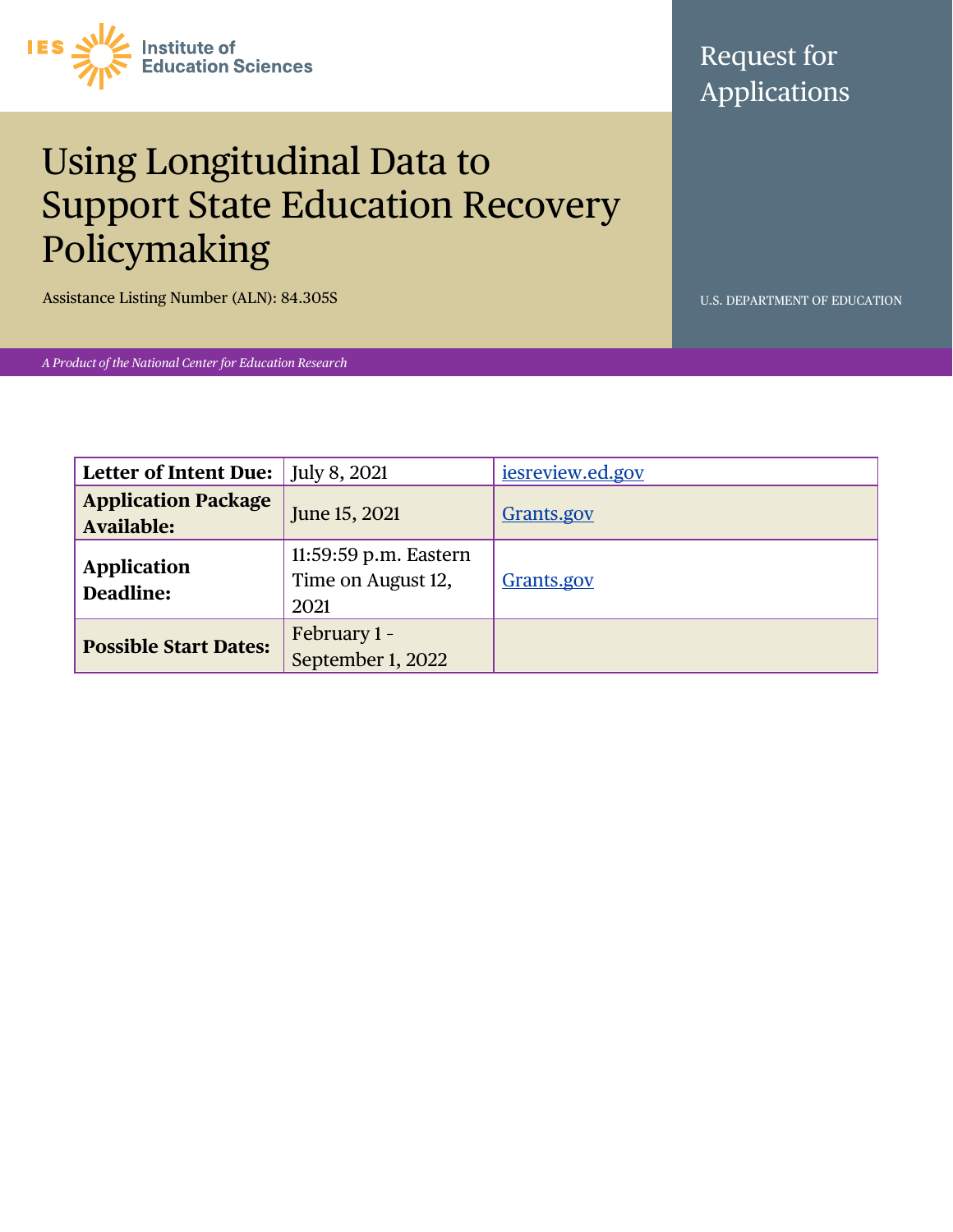## **Table of Contents**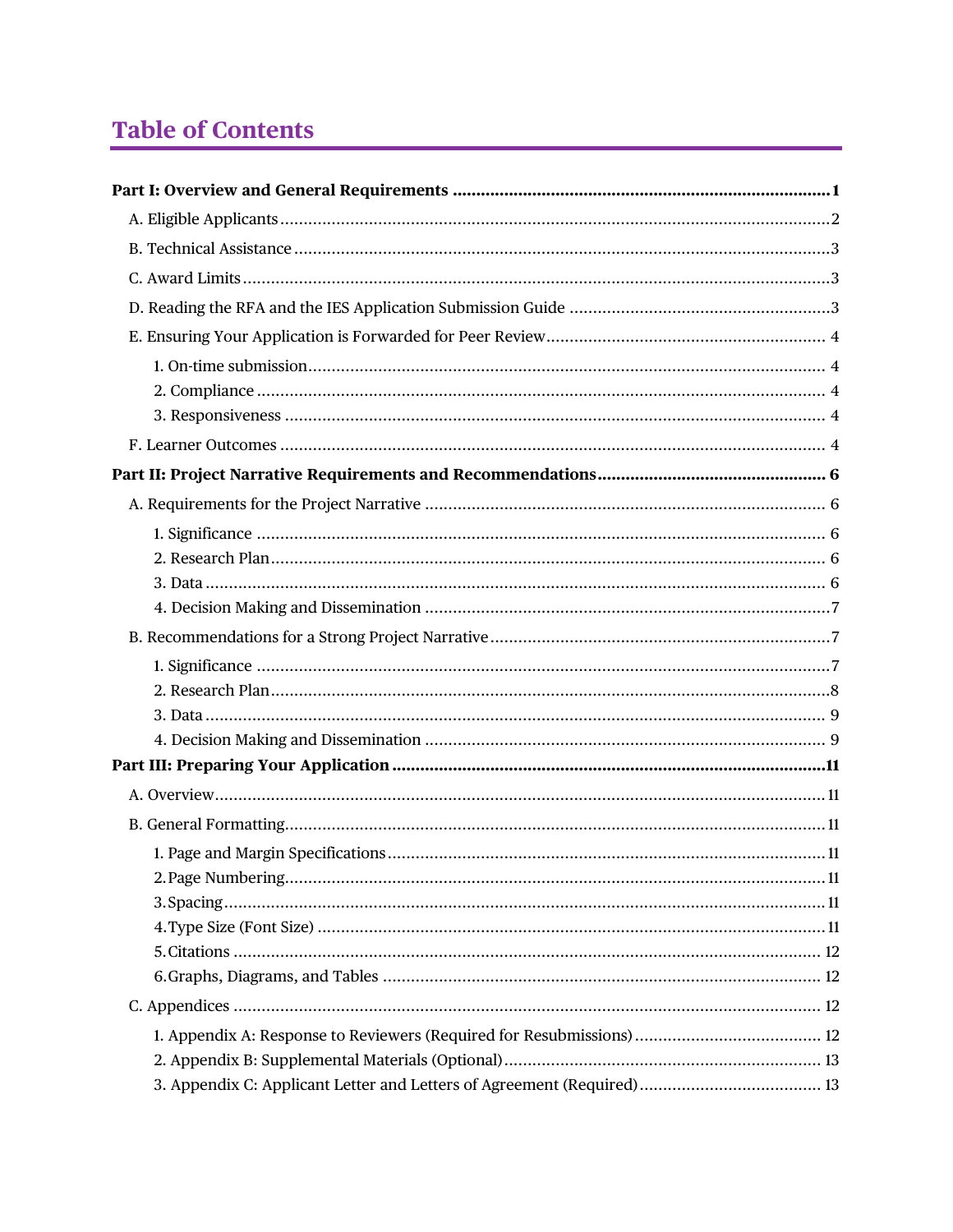<span id="page-2-0"></span>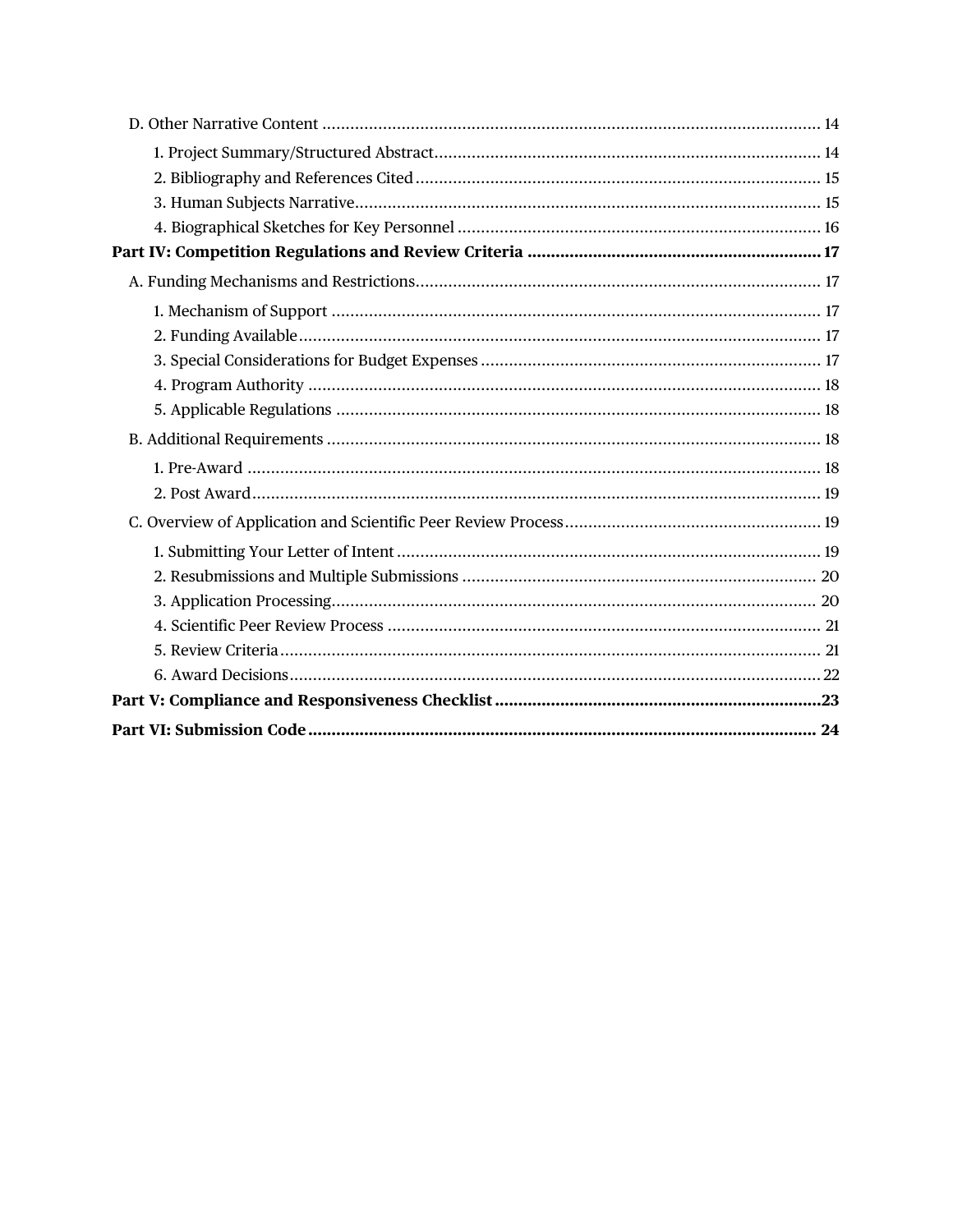## <span id="page-3-0"></span>**Part I: Overview and General Requirements**

Through its National Center for Education Research (NCER), the Institute of Education Sciences (IES) supports a program of research to build knowledge and understanding of education practice and policy. IES was established by the Education Sciences Reform Act of 2002 (ESRA – P.L. 107-279), in part to improve academic achievement and access to educational opportunities for all learners (ESRA, § 111.b.1.B), but also to focus on learners whose increased achievement would help close achievement gaps (ESRA, § 115.a.1) or who lack access to educational opportunities (ESRA, § 115.a.2.A). In carrying out this mission, IES takes steps to ensure that our work is carried out in a manner that is objective, secular, neutral, and nonideological and free of partisan political influence and racial, cultural, gender, or regional bias (ESRA, § 111.b.2.B).

In this Request for Applications (RFA), NCER invites applications for projects that will contribute to its Using Longitudinal Data to Support State Education Recovery Policymaking (Using Data for Recovery) grant program. Through the Using Data for Recovery grant program, the Institute of Education Sciences (IES) supports state agencies' use of their state's education longitudinal data systems as they and local education agencies reengage their students after the disruptions caused by COVID-19. State agencies can apply for these grants, on their own or in collaboration with other organizations, to support research to inform their decisions regarding issues, programs, and policies related to learning acceleration and recovery. Learners may be in pre-kindergarten, K-12, postsecondary, and adult education.

State agencies' examination of SLDS data from before, during, and after the disruptions caused by COVID-19 can (1) identify subpopulations of students that did not engage or progress at expected rates during and after the disruption and the reasons why, and (2) develop evidence on the implementation and impact of programs and policies intended to help these students fully reengage in education. Student reengagement can be measured by their:

- Academic learning
- Progression through the education system
- Preparation for the labor market
- Interest, motivation, and participation in their education
- Social, behavioral, and emotional learning

SLDSs are designed to help states, districts, schools, educators, and other stakeholders make datainformed decisions to improve student learning and outcomes as well as to facilitate research to increase student achievement and close achievement gaps. In addition to a set of common K-12 student data elements such as student demographics, grade level, enrollment and completion, attendance, and state assessment scores, many of these systems include other K-12 student elements and link K-12 student data to other data including K-12 teacher data, prekindergarten data, postsecondary data, Perkins CTE data, workforce data, and health and human services data. Over the past 15 years and through 6 rounds of SLDS funding, 47 states, the District of Columbia, Puerto Rico, the Virgin Islands, and American Samoa have received at least one SLDS grant. For information on what is contained in SLDS, see the *Statewide Longitudinal Data Systems (SLDS) Survey Analysis: Descriptive Statistics* (NCES 2021-126) which reports aggregate summary statistics of SLDS capacity and includes the state-level response to the 2018 SLDS Survey collection (available at

[https://nces.ed.gov/pubsearch/pubsinfo.asp?pubid=2021126\)](https://nces.ed.gov/pubsearch/pubsinfo.asp?pubid=2021126).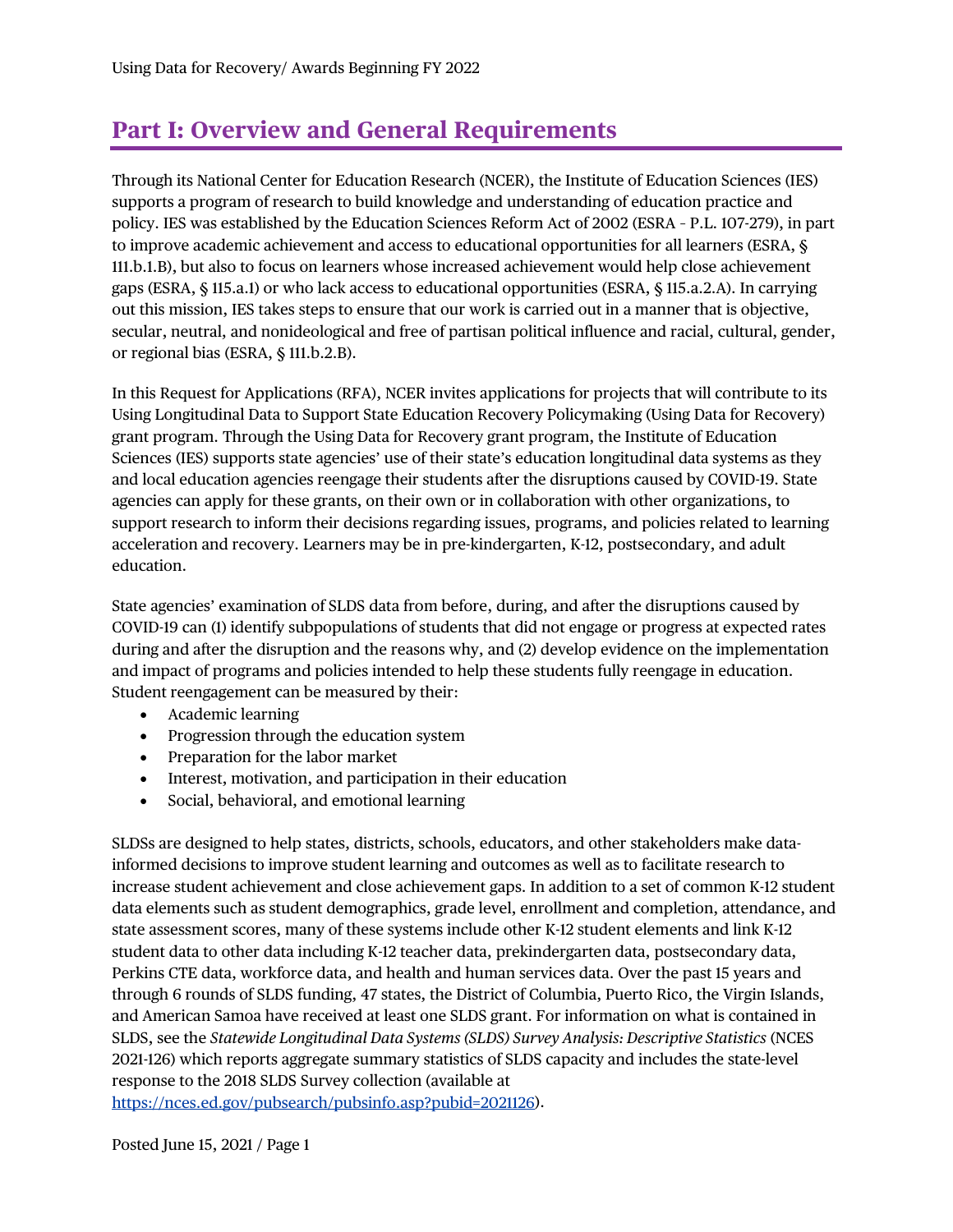IES supports the research use of SLDS through its research grants programs, its Statewide Longitudinal Data Systems grant program, and the Using Data for Recovery grant program. The Using Data for Recovery grant program focuses on supporting state agencies as they identify what additional supports schools, staff, and students may need after the disruptions caused by COVID-19, determine whether the programs and policies that provide such supports are being well implemented, and generate evidence regarding which program and policies are linked to improvements in student education overall and for underrepresented student subgroups who were disproportionately affected by COVID-19. The American Rescue Plan Act of 2021 identifies the following subgroups for IES to carry out research related to addressing learning loss caused by the coronavirus: students experiencing homelessness, children and youth in foster care, and subgroups identified in section  $1111(b)(2)(B)(xi)$  of the Elementary and Secondary Education Act of 1965 which includes major racial and ethnic groups, economically disadvantaged students, children with disabilities, English proficiency status, gender, and migrant status.

The type of research proposed should be aligned with what the state agency wants to know about the issue, program, or policy and the findings should have practical implications for the state agency's decision making.

## <span id="page-4-0"></span>**A. Eligible Applicants**

An applicant **must** be the state agency responsible for the education issue, program, or policy to be examined. The applicant **must** include a letter in Appendix C describing its responsibility for the education issue, program or policy, its access to the SLDS data, and its authority to use the SLDS data for the proposed study.

Eligible state agencies include the State educational agency (SEA) responsible for the state's K-12 sector as well as state agencies responsible for other specific education sectors such a prekindergarten, career and technical education, postsecondary education, and adult education. If a state has no state higher education authority, a state postsecondary system may serve as the applicant. Where the issue, program, or policy crosses education sectors (such as pre-K to elementary school or high school to postsecondary), state agencies responsible for the different sectors should apply together and either can serve as the applicant.

Where the eligible state agency does not have the authority to use and release the SLDS data to be analyzed, the applicant **must** include letters of agreement from the state agencies or other organizations that have those authorities in Appendix C.

The principal investigator (PI) is the individual who has the authority and responsibility for the proper conduct of the research, including the appropriate use of federal funds and the submission of required scientific progress reports. The PI **must** be from the eligible state agency. Multiple persons on the grant, from the eligible state agency or other collaborating organizations, may share the authority and responsibility for leading and directing the research project intellectually and logistically. However, the state agency applying for funding must designate a single PI for the project and the other persons sharing responsibility should be listed as co-principal investigators.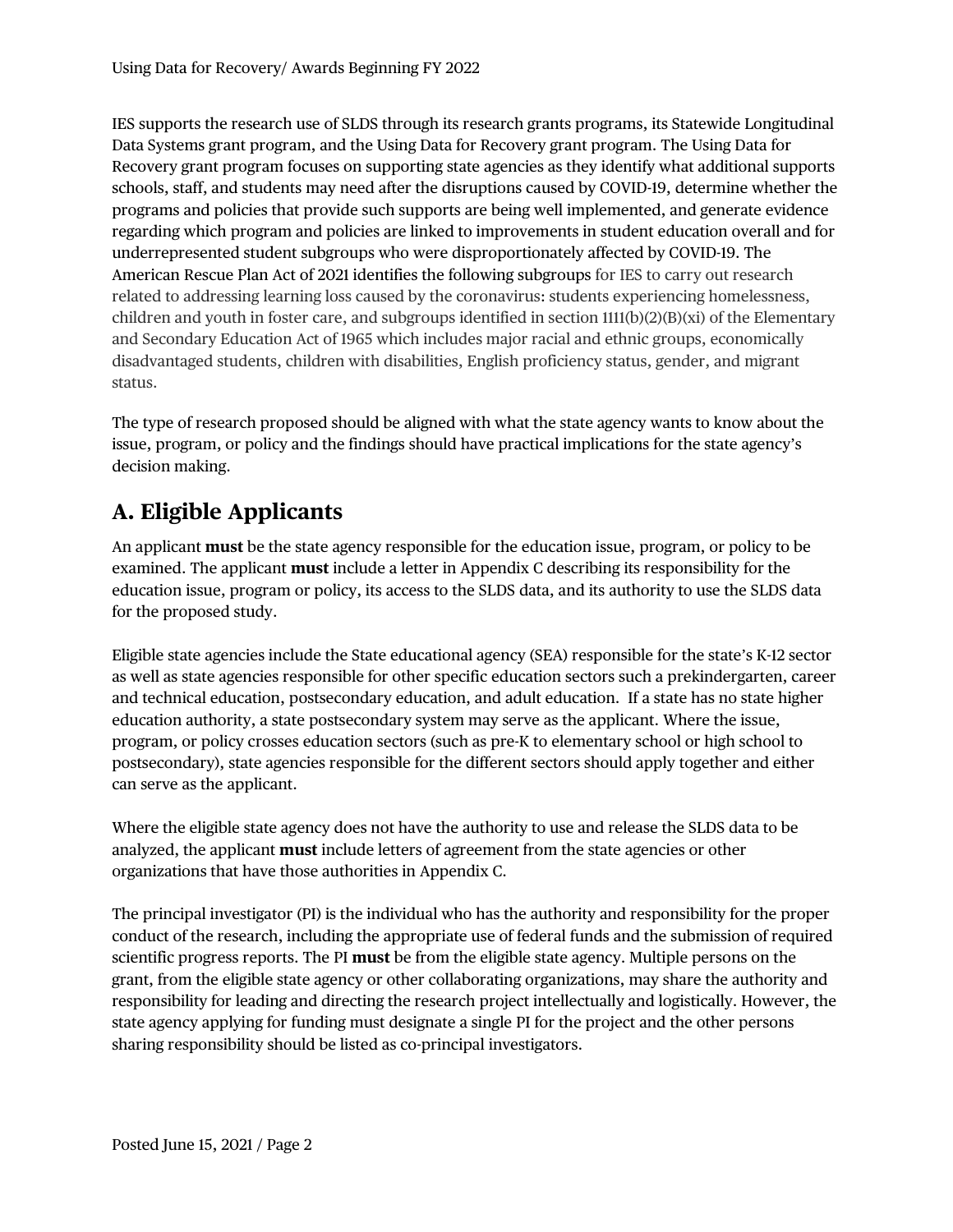### <span id="page-5-0"></span>**B. Technical Assistance**

IES provides technical assistance to applicants that addresses the appropriateness of project ideas for this competition and methodological and other substantive issues concerning research in education settings. IES program officers work with applicants though variety of formats up until the time of Grants.gov submission. If you submit a letter of intent (LOI) on the IES Review webpage [\(https://iesreview.ed.gov/\)](https://iesreview.ed.gov/), a program officer will contact you regarding your proposed project. IES also provides funding opportunities webinars (live and on demand; [https://ies.ed.gov/funding/webinars/index.asp\)](https://ies.ed.gov/funding/webinars/index.asp) and virtual office hours to provide advice on choosing the appropriate competition, grant writing, and submitting your application. The program officers for

the Using Data for Recovery grant program are:

- Dr. Corinne Alfeld (202-245-8203; [Corinne.Alfeld@ed.gov\)](mailto:Corinne.Alfeld@ed.gov)
- Dr. James Benson (202-245-8333[; James.Benson@ed.gov\)](mailto:James.Benson@ed.gov)
- Dr. Allen Ruby (202-245-8145; [Allen.Ruby@ed.gov\)](mailto:Allen.Ruby@ed.gov)

### <span id="page-5-1"></span>**C. Award Limits**

Applications to the Using Data for Recovery grant program **must** conform to the following limits on award duration and cost. The maximum duration of the award is 3 years and the maximum award is \$1 million. The award will be made as a cooperative agreement to support IES's involvement in the planning and implementation of project activities. The requested award should be commensurate with the proposed work. If necessary, IES will adjust the award size or workload as appropriate.

### <span id="page-5-2"></span>**D. Reading the RFA and the IES Application Submission Guide**

In order to submit a compliant, responsive, and timely application, you will need to review two documents:

- 1. *This RFA* provides information on how to prepare an application that is compliant and responsive to the requirements. [Part I](#page-2-0) provides an overview of the Using Data for Recovery grant program and sets out the requirements regarding applicants and education outcomes examined. [Part II](#page-8-0) provides detail on the specific requirements for what must be included in your project narrative for your application to be accepted for review and recommendations for your project narrative. [Part III](#page-13-0) provides information about general formatting and other narrative content for the application, including required appendices. [Part IV](#page-19-0) provides information on competition regulations and the review process. [Part V](#page-25-0) provides **a checklist that you can use to ensure you have included all required application elements to advance to expert peer review**. [Part VI](#page-26-0) provides the program codes that you must select from and enter the appropriate code in Item 4b of the SF 424 Application for Federal Assistance form.
- 2. *The IES Application Submission Guide* [\(https://ies.ed.gov/funding/pdf/submissionguide.pdf\)](https://ies.ed.gov/funding/pdf/submissionguide.pdf) provides important information about submission procedures and IES-specific guidance and recommendations to help you ensure your application is complete and received without errors on time through Grants.gov.

We strongly recommend that both the principal investigator (PI) and the authorized organization representative (AOR) read both documents.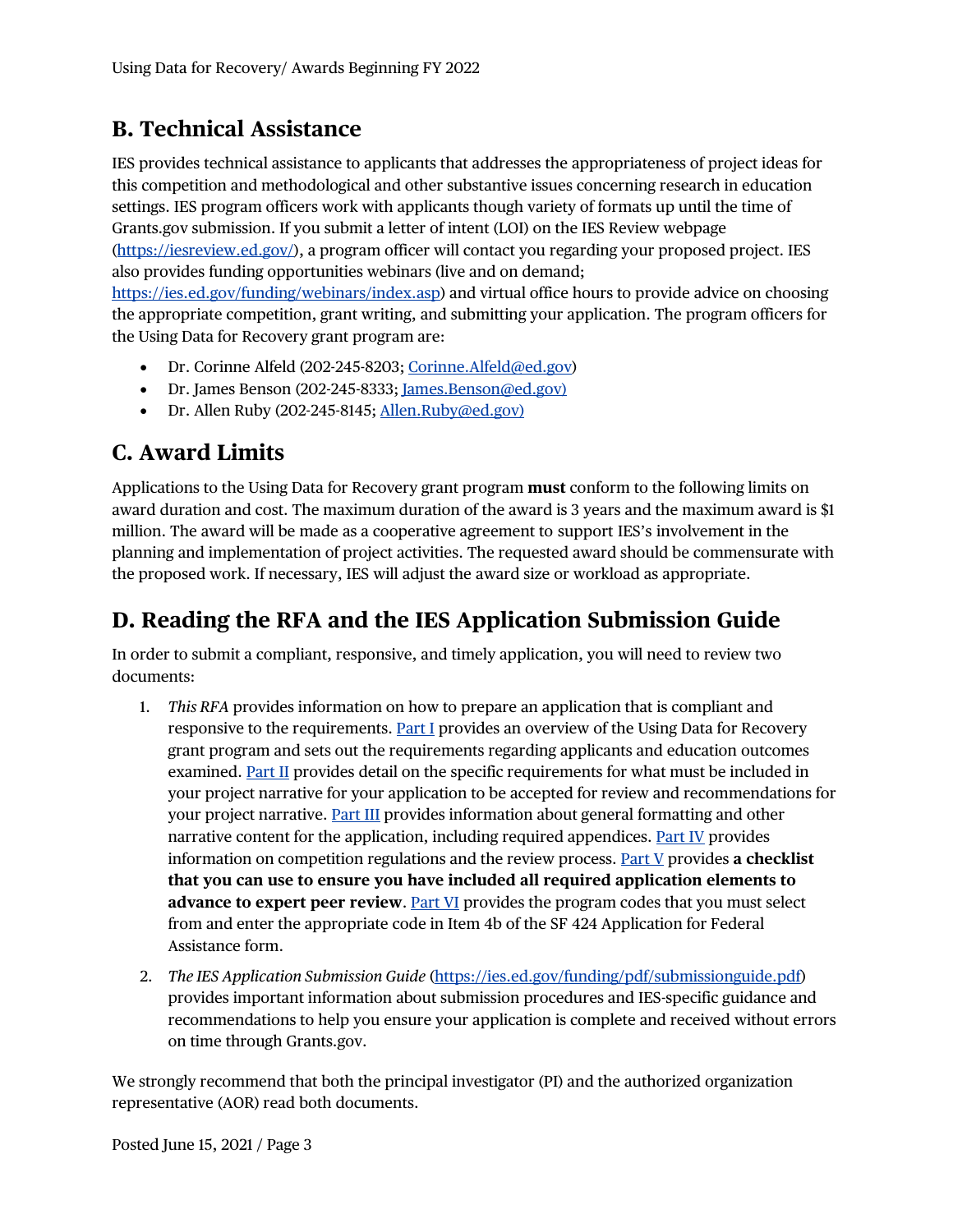### <span id="page-6-0"></span>**E. Ensuring Your Application is Forwarded for Peer Review**

**Only compliant and responsive applications received before the date and time deadline will be peer reviewed for scientific merit.** The PI and the AOR should work together to ensure that the application meets these criteria. The [Compliance and Responsiveness Checklist](#page-25-0) in [Part V](#page-25-0) will help you make sure you have the minimum necessary.

#### <span id="page-6-1"></span>*1. On-time submission*

See the separate IES Application Submission Guide

[\(https://ies.ed.gov/funding/pdf/submissionguide.pdf\)](https://ies.ed.gov/funding/pdf/submissionguide.pdf).

• Received and validated by Grants.gov no later than 11:59:59 p.m. Eastern Time on August 12, 2021.

#### <span id="page-6-2"></span>*2. Compliance*

- Includes the **required project narrative** (see <u>Part II</u>).
- Adheres to all formatting requirements (see [Part III.B\)](#page-13-2).
- Adheres to all page limit maximums for the project narratives and appendices. IES will remove any pages above the maximum before forwarding an application for peer review.
- Includes [Appendix C: Letters of Agreement.](#page-15-2)

#### <span id="page-6-3"></span>*3. Responsiveness*

- The applicant includes a letter in Appendix C describing the applicant's responsibility for the education issue, program or policy, its access to the SLDS data, and its authority to use the SLDS data for the proposed study (see **Part I.A)**.
- If the applicant does not have access to the SLDS data or authority to use the SLDS data for the proposed study, the applicant includes a letter or letters from the state agencies or organizations that will be providing access to the SLDS data (see [Appendix C\)](#page-15-2).
- The PI is from the state agency primarily responsible for the issue, program, or policy being examined (se[e Part I.A\)](#page-4-0).
- The research includes measures of learner outcomes (see [Part I.F\)](#page-6-4).
- The project narrative meets Project Narrative Requirements (see [Part II.A\)](#page-8-1).

### <span id="page-6-4"></span>**F. Learner Outcomes**

For the Using Data for Recovery grant program, the applicant **must** propose to measure academic outcomes of learners, which can reflect **learning and achievement** in content domains, as well as learners' **successful progression** through education systems. IES is interested in the following academic outcomes, especially for the lowest performing students:

• For **prekindergarten**, school readiness outcomes, including pre-reading, language, vocabulary, early-STEM (science, technology, engineering, and/or mathematics) knowledge, English language proficiency, digital literacy, and social and behavioral competencies (including self-regulation and executive function) that prepare young children for school.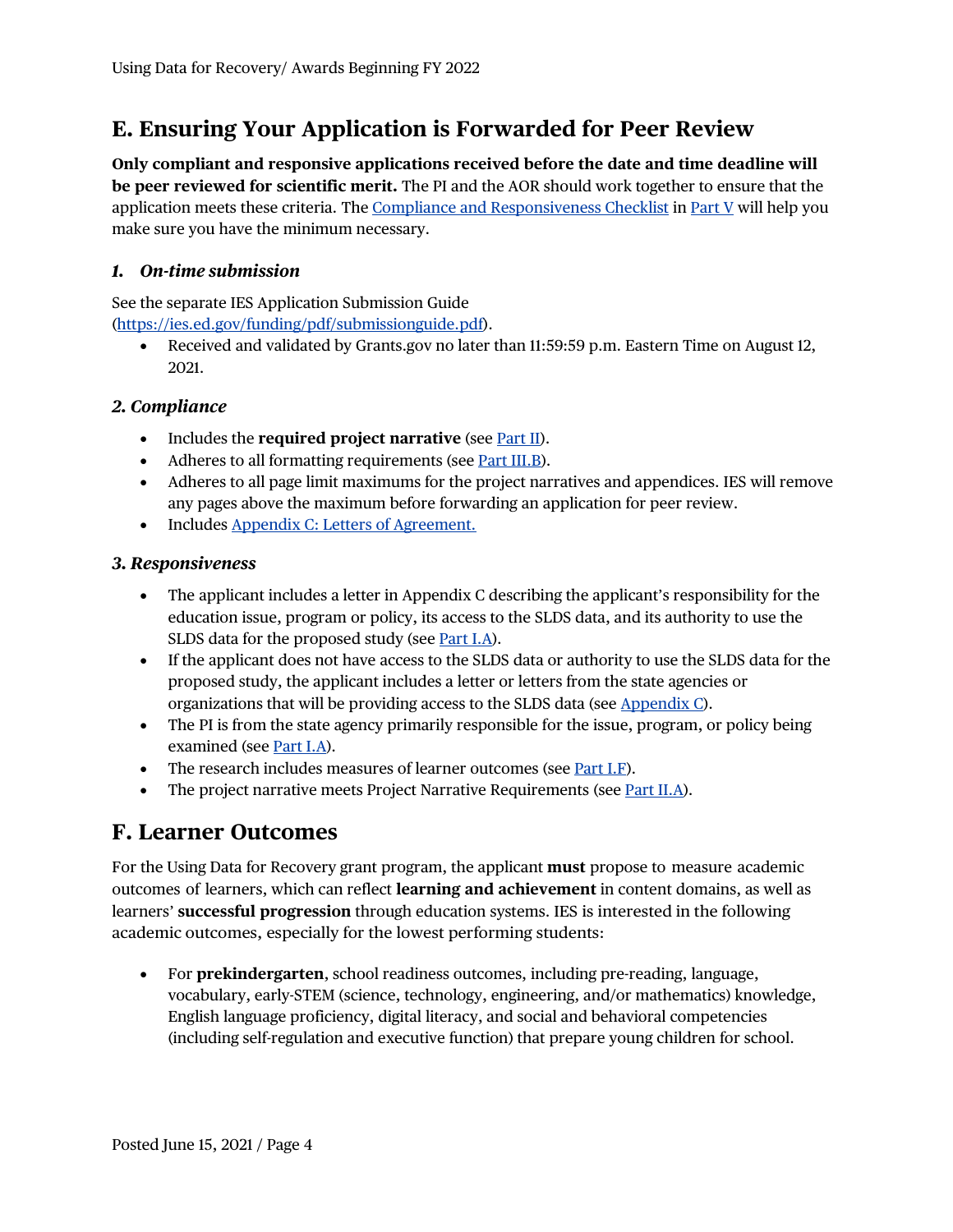- For **kindergarten through Grade 12**, learning, achievement, and higher order thinking in the academic content areas of literacy (including digital literacy), STEM, and social studies<sup>[1](#page-7-0)</sup>; English language proficiency; career and technical education (CTE) achievement or attainment; and progression through education systems as indicated by course and grade completion, retention, high school graduation, and dropout.
- For **postsecondary education**, learning, achievement, and higher order thinking in postsecondary courses; and access to, persistence in, progress through, and completion of postsecondary education, which includes developmental education courses and bridge programs as well as programs that lead to occupational certificates, associate's, or bachelor's degrees.
- For **adult education**<sup>[2](#page-7-1)</sup>, achievement in literacy, English language proficiency, and numeracy, as well as access to, persistence in, progress through, and completion of adult education courses and programs including the full range of course and program types described in Title II of the Work Innovation and Opportunity Act of 2015.

Applicants are encouraged to also include **social and behavioral competencies**, defined as social and emotional skills, attitudes, and behaviors that are important to learners' success in school and beyond, **career and technical education outcomes**, such as skills and credentials, and **labor market outcomes**, such as employment and earnings, when these are of interest to the state agency. IES also encourages applicants to include, along with academic outcomes, more immediate measures of student reengagement in their education such as student interest, motivation, and participation.

<span id="page-7-0"></span><sup>&</sup>lt;sup>1</sup> Social studies outcomes are defined as a learner's understanding of government structures and processes and how to be an engaged and knowledgeable citizen through skills and knowledge in civics, citizenship, geography, history, and economics.

<span id="page-7-1"></span> $2$  The system and authorized providers that serve learners at least 16-years old who are not enrolled in the standard K-12 system but are or could be preparing for, transitioning into, or currently enrolled in adult literacy programs, as defined in Title II, the "Adult Education and Family Literacy Act", of the 2015 Workforce Innovation and Opportunities Act (WIOA), such as Adult Basic Education, Adult Secondary Education, Integrated Education Training, Family Literacy, Integrated English Language and Civics.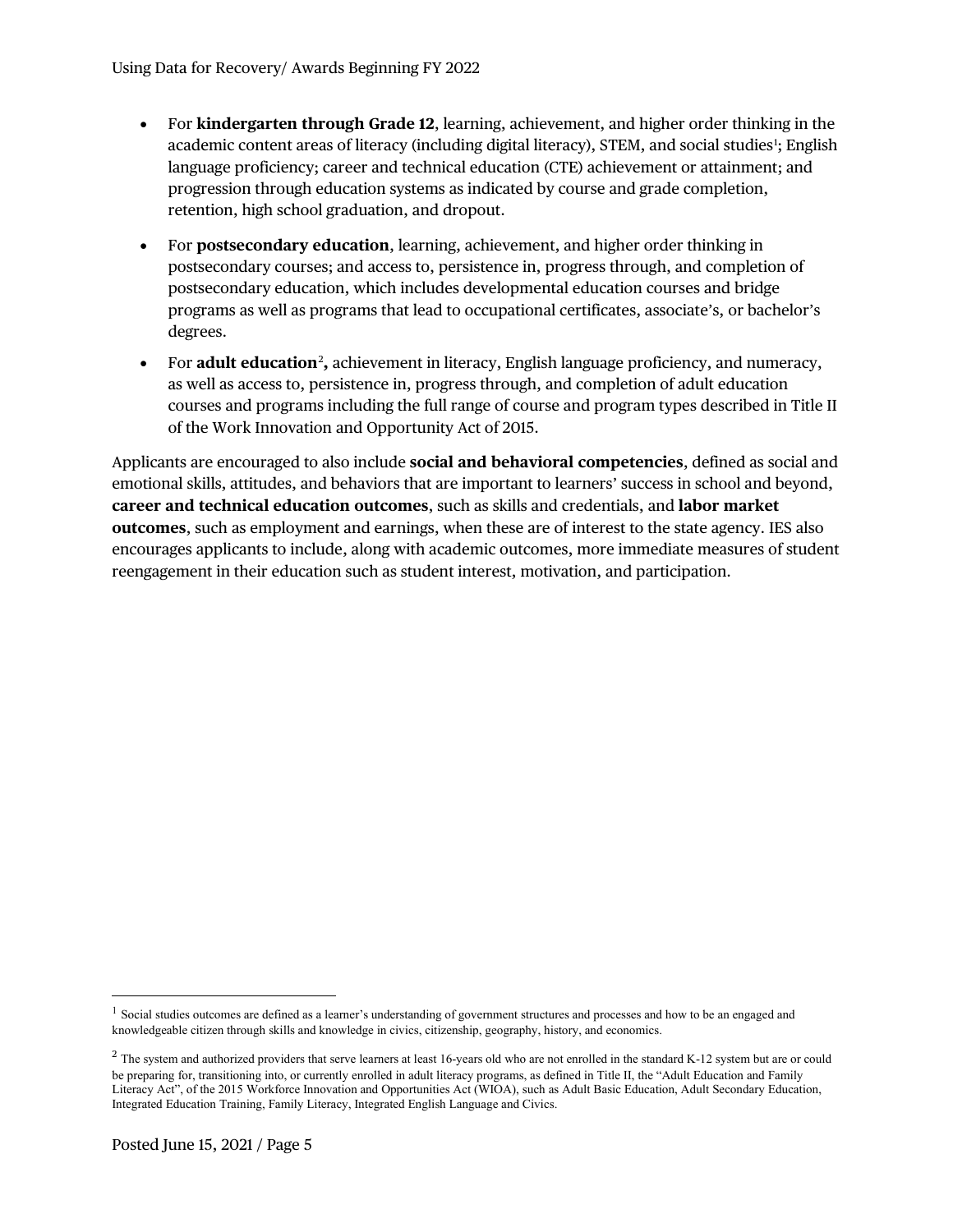## <span id="page-8-0"></span>**Part II: Project Narrative Requirements and Recommendations**

The project narrative describes and justifies the research you propose to do and its usefulness for decision making by state agencies. The project narrative **must** include four sections: Significance, Research Plan, Data, and Decision Making and Dissemination. The project narrative is limited to 22 pages. If the narrative exceeds this page limit, IES will remove any pages after the 22nd page of the narrative. The project narrative must also conform to the formatting guidelines (see [Part III.B\)](#page-13-2).

Below are the requirements for the project narrative that must be met before your application will be forwarded for peer review. A set of recommendations for the project narrative are provided next and these will be used by the peer reviewers as they review your application.

### <span id="page-8-1"></span>**A. Requirements for the Project Narrative**

#### <span id="page-8-2"></span>*1. Significance*

The purpose of this section is to describe the key issue, program, or policy to be examined, its importance to the state agency, the research questions to be addressed and how addressing them will help the state agency in its decision making during the recovery period, and the substantive expertise of the personnel.

#### You **must describe**

- The key issue, program, or policy that the state agency wants to examine to support its decision making related to learning acceleration and recovery in response to the disruptions caused by COVID-19
- Your research questions about the key issue, program, or policy

#### <span id="page-8-3"></span>*2. Research Plan*

The purpose of this section is to describe your research design and analysis plan, demonstrate how these will address the research questions and inform state agency decisions, and describe the analytical expertise of the personnel.

#### You **must describe**

- The research design and methods to address your research questions
- The data analysis plan

#### <span id="page-8-4"></span>*3. Data*

The purpose of this section is to demonstrate that you have access to the SLDS (and any other) data necessary for the project and describe the data expertise of the personnel.

#### You **must describe**

- The SLDS data you will use
- How and when the required data will be made available for the study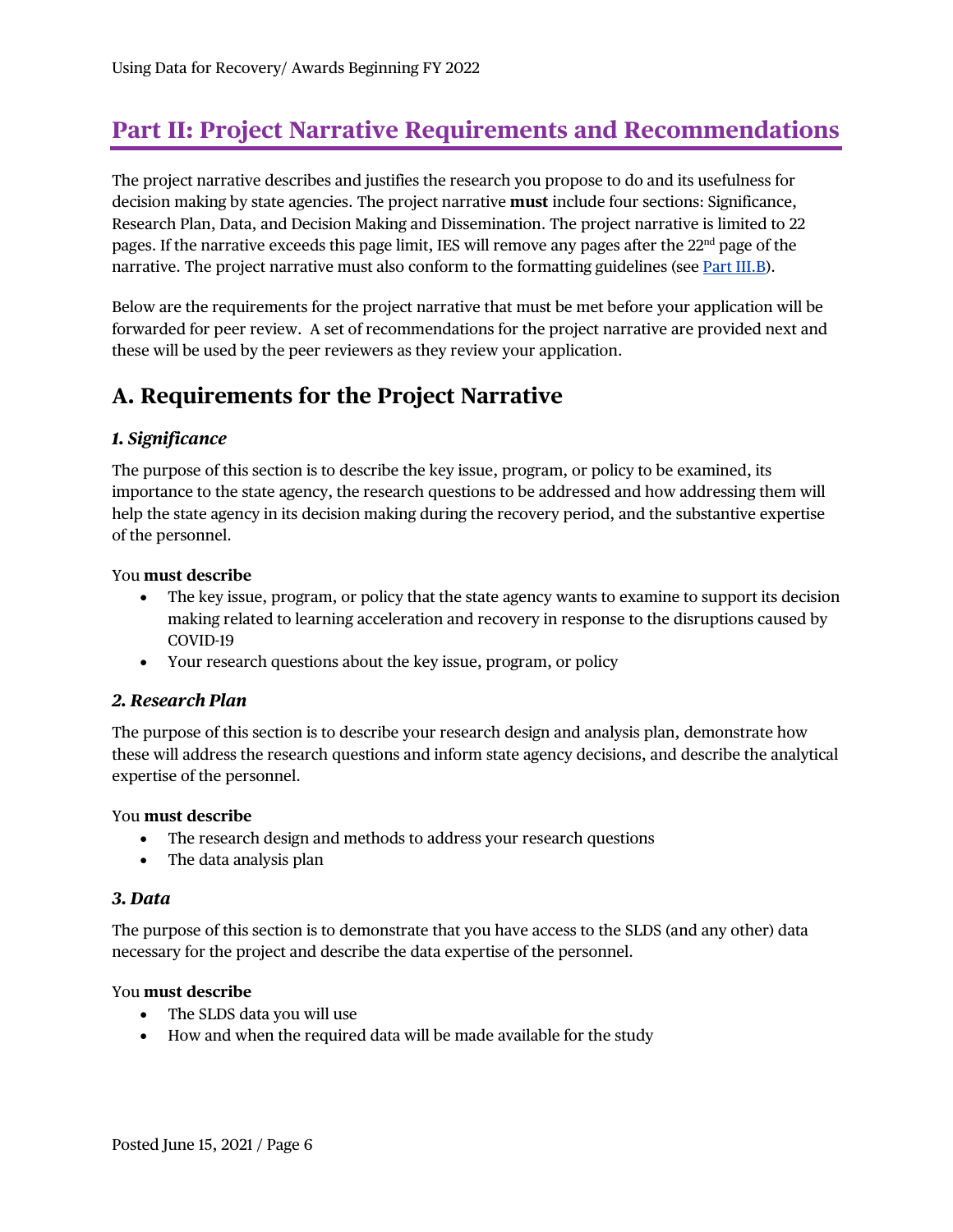#### <span id="page-9-0"></span>*4. Decision Making and Dissemination*

The purpose of this section is to discuss how the project's findings will be used by the state agency in the improvement of its program or policy related to learning acceleration and recovery in response to the disruptions caused by COVID-19, how the findings will be disseminated to multiple audiences, and what is the dissemination expertise of the personnel.

#### You **must describe**

- How you will present the project's findings to the state agency leadership
- How you will disseminate the findings to multiple audiences

### <span id="page-9-1"></span>**B. Recommendations for a Strong Project Narrative**

These recommendations are intended to improve the quality of your project narrative, and the peer reviewers are asked to consider these recommendations in their evaluation of your application.

#### <span id="page-9-2"></span>*1. Significance*

Describe the key issue, program, or policy that the state agency wants to examine and how it is related to reengaging students, learning acceleration, and recovery in response to the disruptions caused by COVID-19. Describe the population of learners (including the subgroups identified in the American Rescue Plan Act of 2021<sup>[3](#page-9-3)</sup>) involved and how their immediate and longer-term education outcomes are linked to the issue, program, or policy. IES is particularly concerned with improving the performance of the nation's lowest performing students, especially since the disruptions caused by COVID-19 seem to have had differential effects across learner subgroups. If you are examining a policy or program, discuss its key components and how it is implemented.

Present the state agency's research questions regarding the key issue, program, or policy. Describe them in straightforward terms and explain their practical importance for the state agency's decision making aimed at reengaging students and accelerating COVID-disrupted learning. Present the available quantitative and qualitative evidence (if available) that indicates the importance of answering these questions. Describe any existing approaches that have been attempted to address this issue and how the current research will advance existing understanding of COVID-related learning disruptions and solutions for accelerating learning and recovery.

Discuss the key personnel from the state agency and any collaborating organizations who have expertise in the key issue, program, or policy. Describe their knowledge of the key issue, program or policy; their involvement in implementing, overseeing, or reviewing it; the work they will do on the project; and the adequacy of their time commitment to the project for completing their work.

<span id="page-9-3"></span><sup>3</sup> The American Rescue Plan Act of 2021 identifies the following subgroups for IES to carry out research related to addressing learning loss caused by the coronavirus: students experiencing homelessness, children and youth in foster care, and subgroups identified in section 1111(b)(2)(B)(xi) of the Elementary and Secondary Education Act of 1965 which includes major racial and ethnic groups, economical disadvantaged students, children with disabilities, English proficiency status, gender, and migrant status.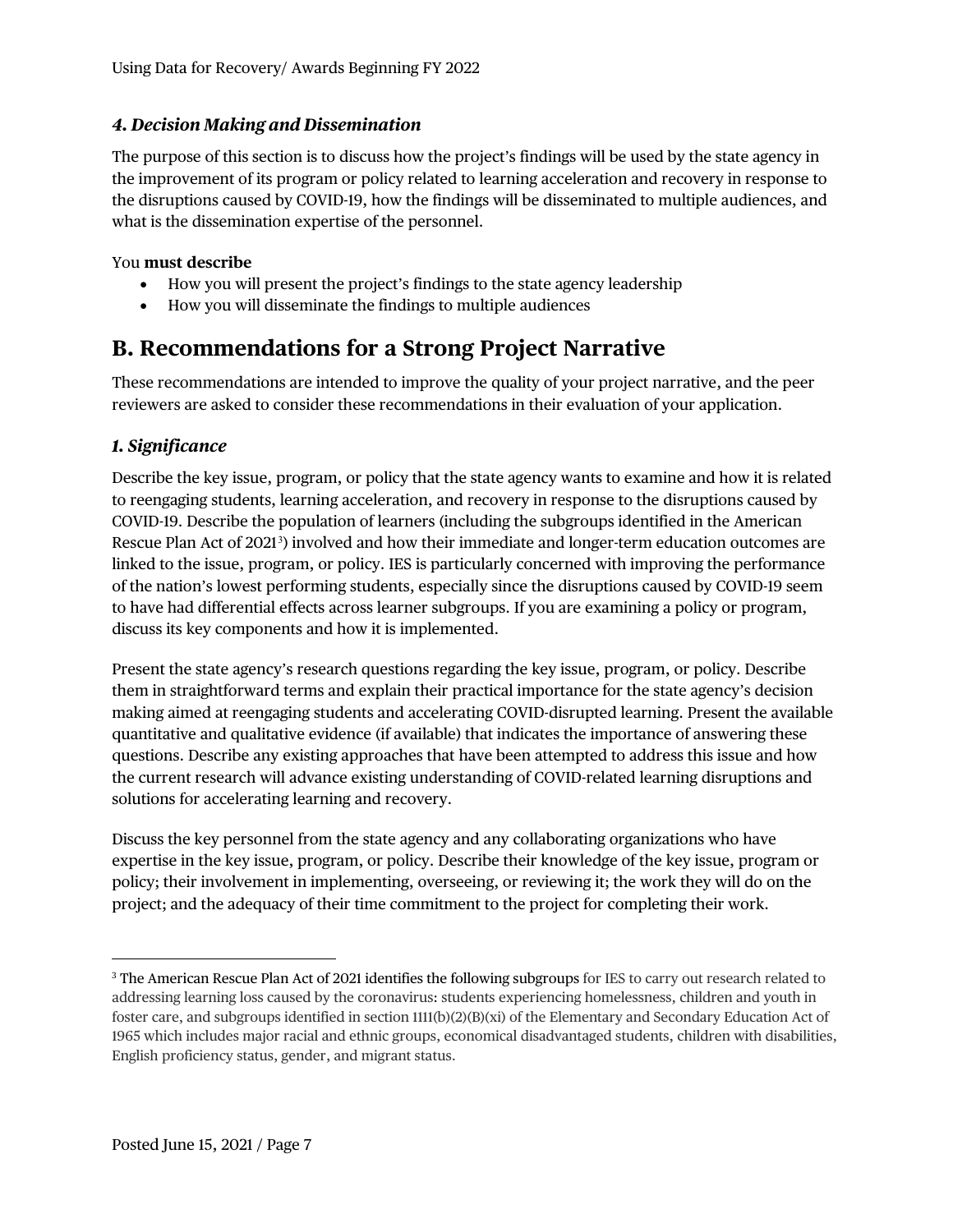#### <span id="page-10-0"></span>*2. Research Plan*

Describe your setting and sample and how these are appropriate for responding to the research questions. Show that the setting and sample to be studied include the educators and learners you described under Significance as being involved in the key issue, program or policy.

- Discuss whether you will be using data from all schools, teachers, and students or from a subset or sample of them
- Identify the years of data to be included

Identify the key variables you will be examining to address your research questions. Typical variables may include

- Background characteristics of students, teachers, other personnel, schools, and districts
- Measures of the key issue, program, or policy
- Learner outcome measures describe which are shorter- and which are longer-term outcomes

Describe the type of analyses you intend to do. You may propose descriptive, correlational, predictive and/or causal analyses. Link the analyses to the research questions and the decisions the state agency needs to make that you discussed in the Significance section. For example, a state agency may need to determine which students require specific types of services, or whether a program is being wellimplemented or is reaching a specific subpopulation. In such a case, the project might focus on a predictive study or an implementation study paired with a correlational student outcomes study. In another case, a state agency may need to determine whether a program is improving student outcomes and the project will focus on a causal study. Any of these types of analyses, alone or in combination, is appropriate for this competition, as long as the analyses can address the research questions and support the decisions the state agency needs to make.

For your data analyses:

- Describe and justify the statistical models to be used, including how they address the multilevel nature of education data and how well they control for selection bias, if necessary.
- Discuss how you will address exclusion from any data set and missing data. Describe sensitivity tests to assess the influence of key procedural or analytic decisions on the results.
- Provide separate descriptions for all analysis of factors that influence the relationship between the intervention and learner outcomes (mediators and moderators).
- Describe any subgroup analyses (including subgroups identified in the American Rescue Plan Act of 2021) that will be conducted to examine learners from diverse backgrounds and experiences within your sample.

Describe how the research will provide enough information to address the research questions and contribute to the state agency's decision making regarding the key issue, program, or policy with the goal of improving learners' education outcomes. Elaborate on the practical use of the findings.

Describe the management structure and procedures that will be used to keep the research on track and ensure the quality of the work.

Discuss the key personnel who will carry out the research plan from the state agency or any collaborating organization. Describe the work each person will do, their expertise and experience for this type of work, and the adequacy of their time commitment to the project for completing their work.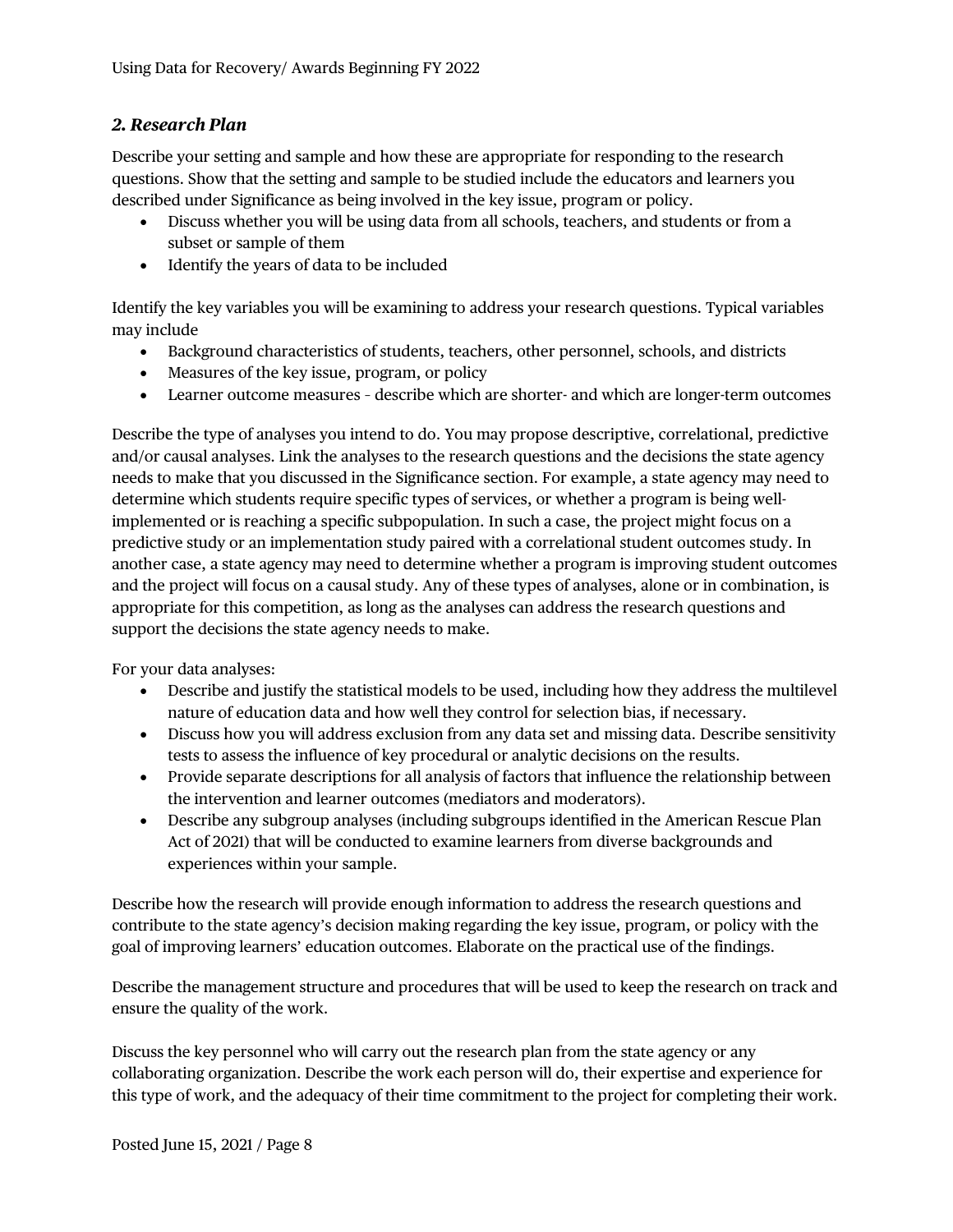#### <span id="page-11-0"></span>*3. Data*

Describe the structure of the SLDS data to be used in the project.

• If the SLDS data are in separate data sets, describe how they will be linked and combined.

Describe any non-SLDS data to be used in the project.

- Describe how the data will be obtained.
- Describe whether/how the data will be linked and merged with the SLDS data.

Show that all the variables to be analyzed as described under the Research Plan are available in the data or can be created from the data.

- A list of variables may be placed in Appendix B.
- If some variables will be created from the data, describe this process and the expected amount of work involved.
- Note if any variables were not collected due to COVID-19 disruptions and how the project team plans to address such missing data.

Note whether the SLDS uses a common set of data elements with common data standards to allow interoperability and comparability of data such as the Common Education Data Standards [\(http://nces.ed.gov/programs/ceds/\)](http://nces.ed.gov/programs/ceds/).

Describe how and when the data will be made available to carry out the research.

- Include a letter from the applicant in Appendix C describing its access to the SLDS data and its authority to use the SLDS data for the proposed study.
	- If the applicant does not have access to the SLDS data or authority to use the SLDS data for the proposed study, include letters of agreement from the appropriate state agencies or organizations stating they will provide the data or authorization to use them (see [Appendix C\)](#page-15-2).

Discuss the key personnel from the office responsible for the SLDS who will provide the SLDS data, link it if necessary, address missing or incorrect data found during data cleaning, and provide advice on its use. Describe their expertise and experience for this type of work and the adequacy of their time commitment to the project for completing their work.

Also, identify any other personnel who may be cleaning the SLDS data and linking it to different data within the SLDS and from outside it. Describe their expertise and experience for this type of work, and the adequacy of their proposed time commitment to the project for completing their work.

#### <span id="page-11-1"></span>*4. Decision Making and Dissemination*

Describe the state agency's personnel and organizational structures that make decisions regarding the key issue, program or policy being studied. Note if such structures are found at different levels (such as at the state, regional or intermediary, and local levels).

- Discuss how these persons will receive and consider the project's findings in their decision making.
- Describe how these persons will consider the rigor of the findings (how much confidence to place in them for decision making), given the type of research design used.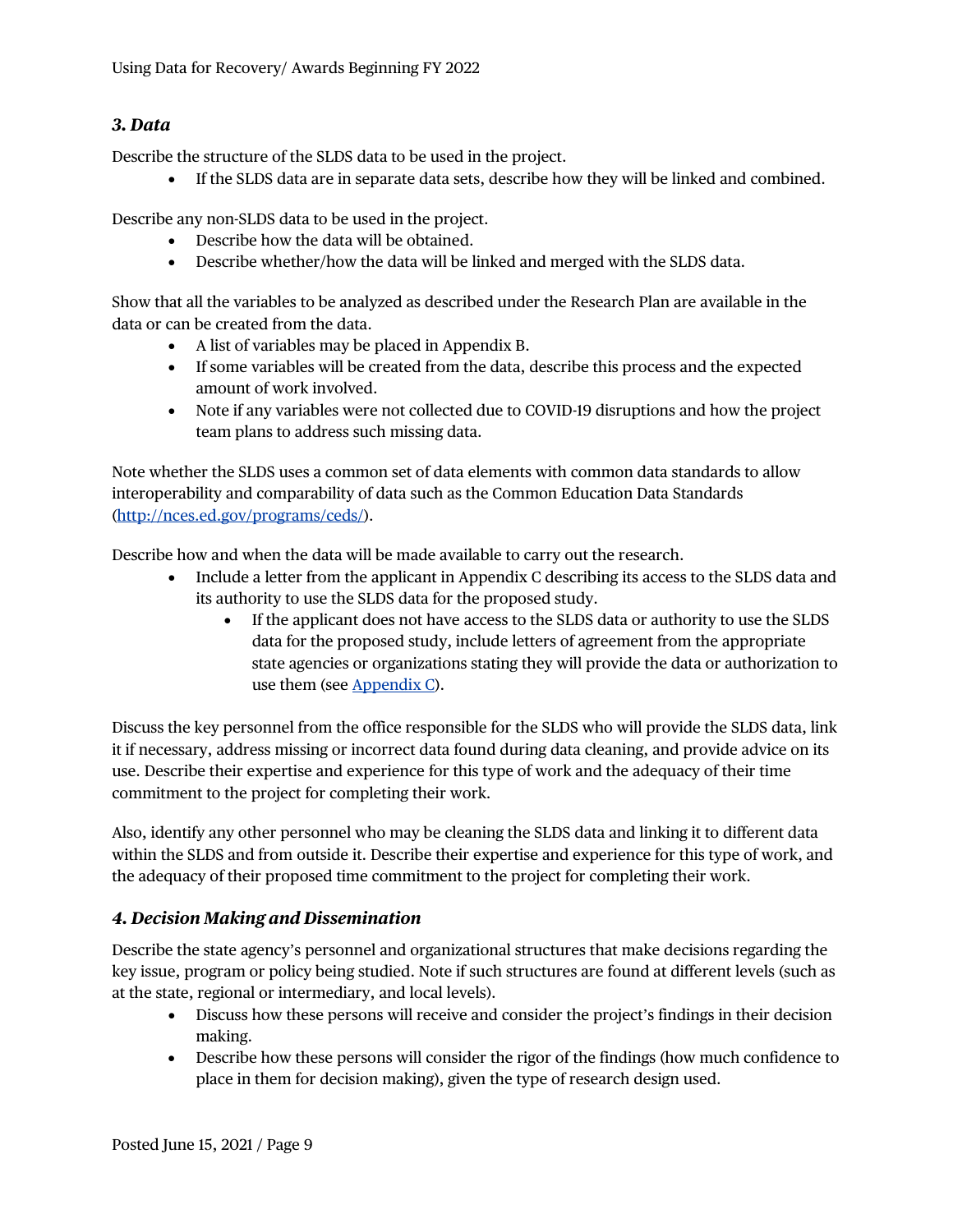Discuss how you can integrate the findings into research-informed tools used by state agency stakeholders. Describe any potential data-informed applications that will be developed if the research results in substantively important findings. For example, the project could support the development of tools to predict which students might benefit from a program, to track whether participating students are benefiting from a program, or to provide data directly to learners to use in their own decision making.

Describe a dissemination plan that discusses the different ways in which you intend to reach multiple audiences through the publications, presentations, and products you expect to produce. These may include:

- Discussion of findings with regional and local education agencies and schools
- Discussion of findings with state leaders
- Presentations and workshops at meetings of professional associations of teachers and leaders
- Presentations at the IES STATS-DC conference and the SLDS Best Practices conference
- Presentations and publications for the general public including parents and students
- Publications in practitioner journals
- Publications in researcher journals
- Activities with relevant IES-funded research and development (R&D) centers, research networks, or regional educational laboratories (RELs)
- The development and deployment of tools based on the research

Discuss the key personnel from the state agency and any collaborating organizations who have expertise in dissemination. Describe the work each person will do regarding informing decision making and dissemination with the findings, their expertise and experience for this type of work, and the adequacy of their time commitment to the project for dissemination.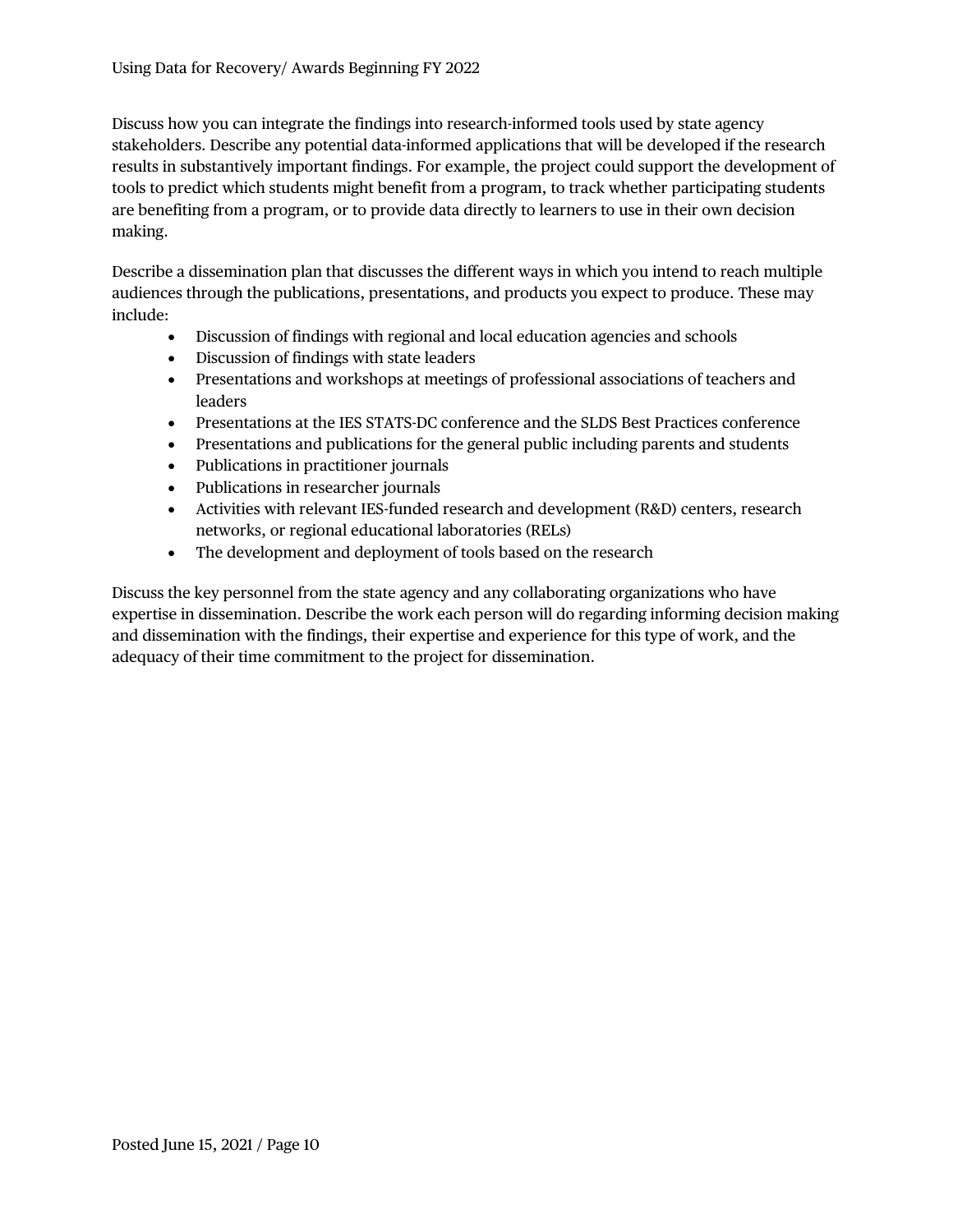## <span id="page-13-0"></span>**Part III: Preparing Your Application**

### <span id="page-13-1"></span>**A. Overview**

The application contents—individual forms and their PDF attachments—represent the body of an application to IES. IES encourages you to refer to the IES Application Submission Guide [\(https://ies.ed.gov/funding/pdf/submissionguide.pdf\)](https://ies.ed.gov/funding/pdf/submissionguide.pdf) for additional information about preparing to submit your application and ensuring your application is sufficient.

### <span id="page-13-2"></span>**B. General Formatting**

To ensure that reviewers can read your applications and that all applicants have similar expectations for length and space, IES specifies the following formatting conventions. Adherence to type size and line spacing requirements is necessary so that no applicant will have an unfair advantage by using small type or by providing more text in their applications. These requirements apply to the PDF file as submitted, unless otherwise specified. In order for an application to be compliant and sent forward for review, the applicant should ensure that each narrative section follows both the page limit maximums and the formatting guidelines below unless otherwise specified.

#### <span id="page-13-3"></span>*1. Page and Margin Specifications*

For all IES grant applications, a "page" is 8.5 in. x 11 in. on one side only with 1-inch margins at the top, bottom, and both sides.

#### <span id="page-13-4"></span>*2. Page Numbering*

Add page numbers using the header or footer function and place them at the bottom or upper right corner for ease of reading.

#### <span id="page-13-5"></span>*3. Spacing*

Text must be single spaced.

#### <span id="page-13-6"></span>*4. Type Size (Font Size)*

Type must conform to the following three requirements:

- The height of the letters must not be smaller than a type size of 12-point.
- Type density, including characters and spaces, must be no more than 15 characters per inch (cpi). For proportional spacing, the average for any representative section of text must not exceed 15 cpi.
- Type size must yield no more than 6 lines of type within a vertical inch.

You should check the type size using a standard device for measuring type size, rather than relying on the font selected for a particular word processing/printer combination. Small type size makes it difficult for reviewers to read the application; consequently, the use of small type will be grounds for IES to return the application without scientific peer review. Adherence to these requirements also is necessary to ensure that no applicant will have an unfair advantage by using smaller type or line spacing to provide more text in the application.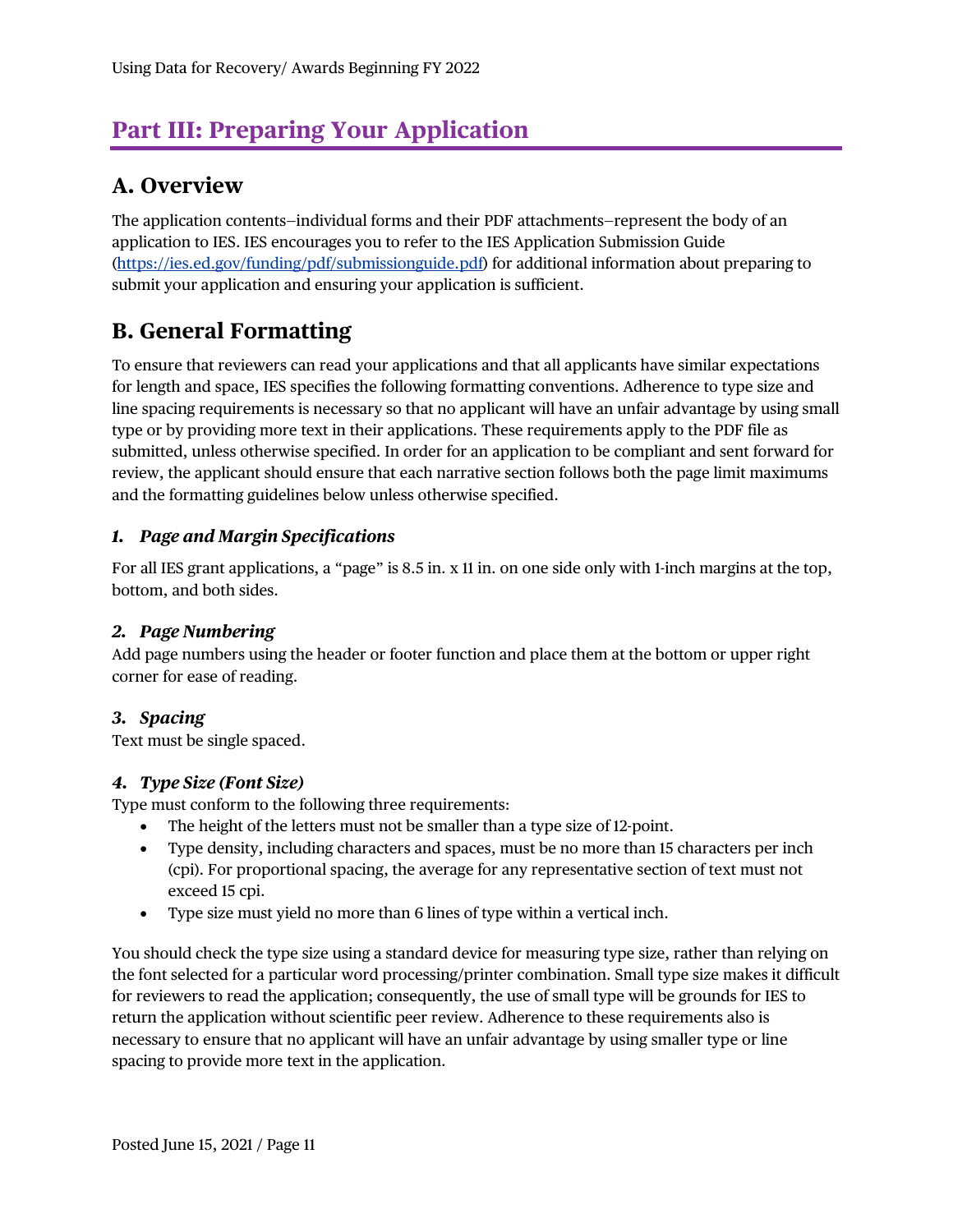As a practical matter, if you use a 12-point Times New Roman font without compressing, kerning, condensing, or other alterations, and use footnotes sparingly, if at all, the application will typically meet these requirements. Readability should guide your selection of an appropriate font and your use of footnotes.

#### <span id="page-14-0"></span>*5. Citations*

Use the parenthetical author-date style for citations (see for example the American Psychological Association, 2009) rather than numeric citations that correspond to the reference list.

#### <span id="page-14-1"></span>*6. Graphs, Diagrams, and Tables*

IES encourages you to use black and white in graphs, diagrams, tables, and charts. If color is used, you should ensure that the material reproduces well when printed or photocopied in black and white.

#### **Text in figures, charts, and tables, including legends, may be in a type size smaller than 12 point but must be readily legible**.

### <span id="page-14-2"></span>**C. Appendices**

The required [project narrative](#page-8-0) (Significance, Research Plan, Data, Decision Making and Dissemination) is followed by three appendices. Appendix A is required for resubmissions, Appendix B is optional, and Appendix C is required. When you submit your application through Grants.gov, you will create a single PDF file that *contains the project narrative and all appendices* and include it as an attachment in the application package**.** Include appendices in alphabetical order and simply skip an appendix if it is not required for your application or if you choose not to include one of the optional appendices. See the IES Application Submission Guide (https://ies.ed.gov/funding/pdf/submissionguide.pdf) for more information about preparing and submitting your application using the required application package for this competition through Grants.gov [\(https://www.grants.gov/\)](https://www.grants.gov/).

The attachments and narratives are a critical part of the IES application because they include the substantive content that will be reviewed for significance and merit.

#### <span id="page-14-4"></span><span id="page-14-3"></span>*1. Appendix A: Response to Reviewers (Required for Resubmissions)*

If your application is a resubmission, you **must** include Appendix A. If your application is one that you consider to be new but that is similar to a previous application, you should include Appendix A. Appendix A **must** meet the general formatting guidelines and be **no more than three pages**. If Appendix A exceeds this page limit, IES will remove any pages after the third page of the appendix before it is forwarded for scientific peer review. Note that an application that was previously submitted to another IES grant competition is still considered a resubmission.

Use Appendix A to describe how the revised application is responsive to prior reviewer comments. If you have submitted a somewhat similar application in the past but are submitting the current application as a new application, you should use Appendix A to provide a rationale explaining why the current application should be considered a "new" application rather than a "resubmitted" application.

This response to the reviewers is the only information that should be included in Appendix A; all other material will be removed prior to review of the application.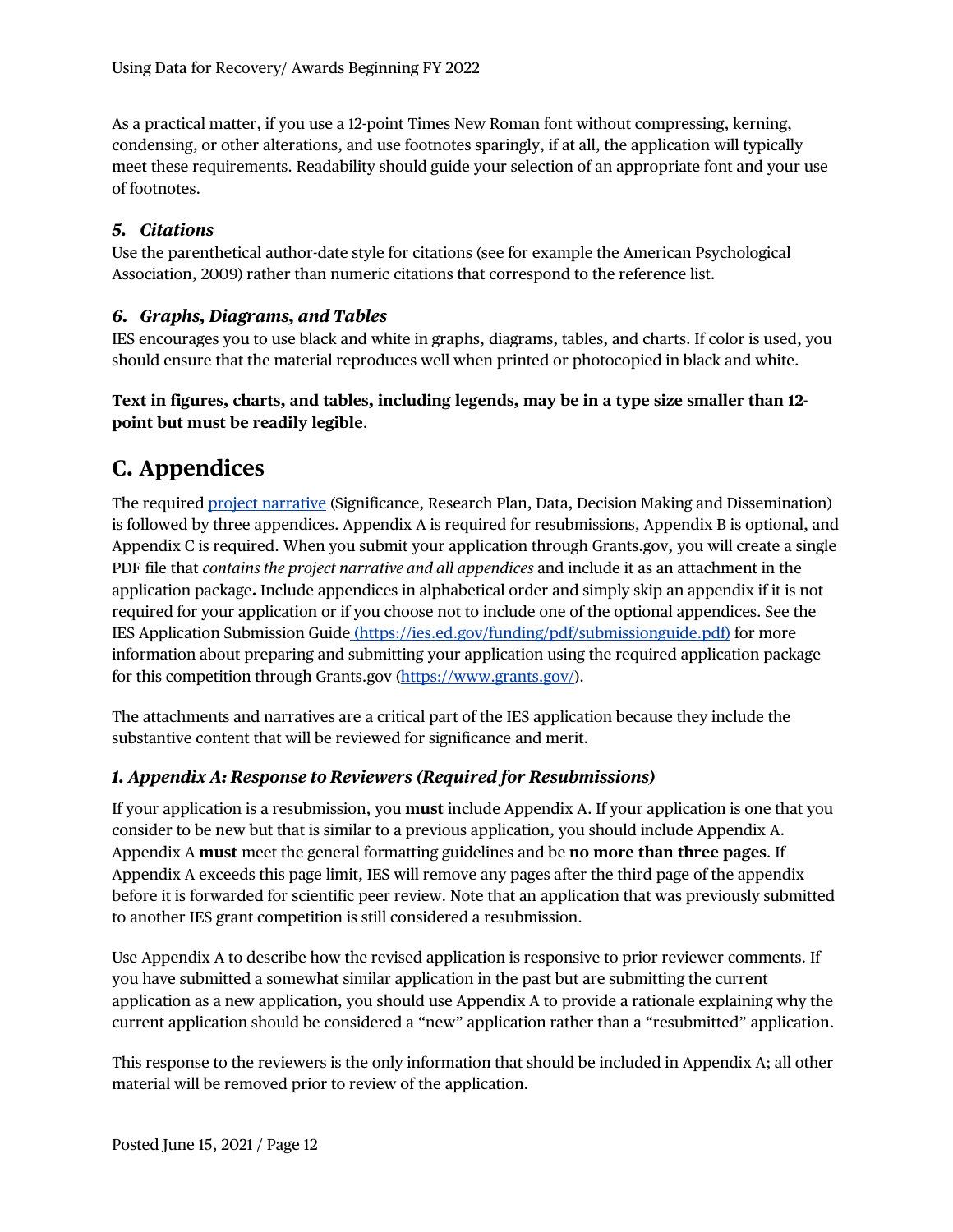#### <span id="page-15-0"></span>*2. Appendix B: Supplemental Materials (Optional)*

Appendix B **must** meet the general formatting guidelines and be **no more than 15 pages.** If Appendix B exceeds this 15-page limit, IES will remove any pages after the 15<sup>th</sup> page of the appendix before it is forwarded for peer review.

Appendix B may be used to provide supplementary materials to your application. In Appendix B, you may include figures, charts, or tables with supplementary information on the key issue, program, or policy you will examine or for your proposed study. For example, data tables on the population or sample, a timeline for your research project, the variables in the SLDS that you will be using in your research, an organizational chart of who is responsible for the key issue, program or policy you are researching, or a diagram of the management structure of your project.

These are the only materials that may be included in Appendix B; all other material will be removed prior to review of the application.

#### <span id="page-15-2"></span><span id="page-15-1"></span>*3. Appendix C: Applicant Letter and Letters of Agreement (Required)*

Appendix C has **no maximum length**, and IES encourages applicants to ensure the letters are legible and adhere to the guidance in [Part III.B.](#page-13-2)

In Appendix C, include a letter from the applicant describing its responsibility for the education issue, program or policy to be studies, its access to the SLDS data, and its authority to use the SLDS data for the proposed study.

If the applicant does not have access to the SLDS data, the state agencies or organizations that can provide access to the SLDS data must provide a letter of agreement stating they will provide the data for use in the proposed study.

If the applicant does not the authority to use the SLDS data for the proposed study, the state agencies or organizations that can authorize the use of the SLDS data must provide a letter of agreement stating they will authorize its use for the proposed study.

Include letters of agreement from any organization who will participate in or provide data for the proposed research, from any organization carrying out the data analysis or other research activities, take part in the dissemination of the findings, and from persons who will serve as consultants. Such letters of agreement should make it clear that the author of the letter understands the nature of the commitment of time, space, and resources to the research project that will be required if the application is funded.

Ensure that the letters reproduce well so that reviewers can easily read them. Do not reduce the size of the letters. See the IES Application Submission Guide (https://ies.ed.gov/funding/pdf/submissionguide.pdf) for guidance regarding the size of file attachments.

Letters of agreement are the only materials that may be included in Appendix C; all other material will be removed prior to review of the application.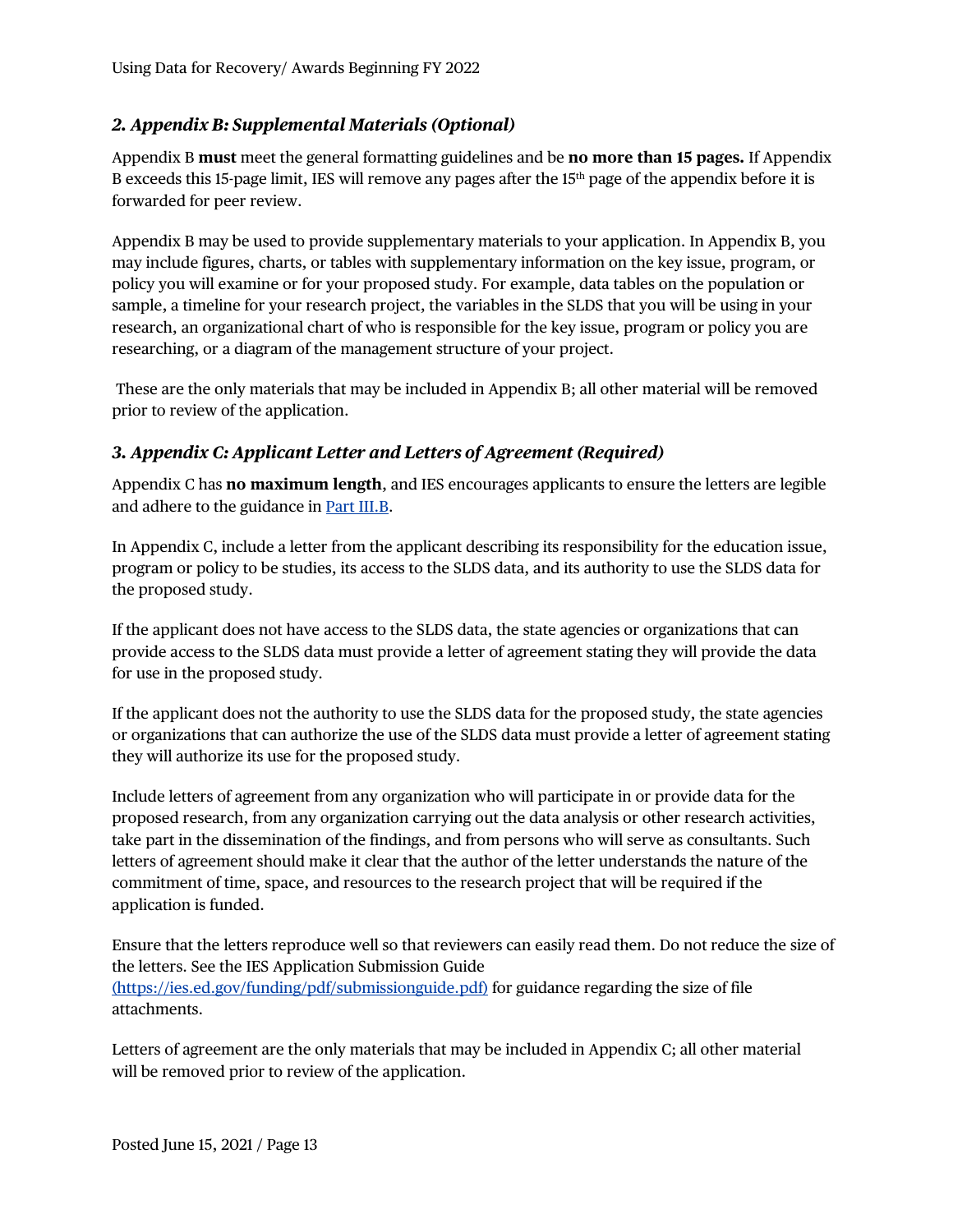### <span id="page-16-0"></span>**D. Other Narrative Content**

In addition to the [project narrative](#page-8-0) and required and optional appendices, you will also prepare a project summary/abstract, a bibliography and references cited, an exempt or non-exempt research on human subjects narrative, and biosketches for key personnel and consultants to include as file attachments in your application. See the IES Application Submission Guide [\(https://ies.ed.gov/funding/pdf/submissionguide.pdf\)](https://ies.ed.gov/funding/pdf/submissionguide.pdf) for more information about preparing and submitting your application using the required application package for this competition on Grants.gov (https://www.grants.gov/).

#### <span id="page-16-1"></span>*1. Project Summary/Structured Abstract*

You **must** submit the project summary/structured abstract as a separate PDF attachment in the application package. If your project is recommended for funding, IES will use this abstract as the basis for the online abstracts that we post when new awards are announced. We recommend that the project summary/structured abstract be two pages long and follow the format used for IES online abstracts [\(https://ies.ed.gov/funding/grantsearch/\)](https://ies.ed.gov/funding/grantsearch/).

*(a) Title*

- **Title:** Distinct, descriptive title of the project.
- **Competition:** Identify the RFA (Using Longitudinal Data to Support State Education Recovery Policymaking) to which you are applying.

#### *(b) Project Summary*

The purpose of the project summary is to provide a high-level overview that is accessible to a range of audiences, such as policymakers, practitioners, and the general public. This section should use short, active sentences to briefly describe the significance of the project, project activities, and the intended outcomes.

- **Purpose**: A brief description of the purpose of the project and its significance for learning acceleration and recovery in response to the disruptions caused by COVID-19. This should include why the research is important, what this project will do to address the need, and the general expected outcomes of the project.
- **Project Activities**: An overview of the sample, research design, and methods.
- **Products**: A brief description of the expected products the project team will develop, including the information that will be learned and disseminated.

#### *(c) Structured Abstract*

The purpose of the structured abstract is to provide key details about the project activities. This section is most likely to be used by other researchers but should be written in a way that is accessible to anyone who wants more information about the project.

- **Setting**: A brief description of the location where the research will take place and other important characteristics of the locale, such as whether it is rural or urban.
- **Population/Sample**: A brief description of the sample including number of participants; the composition of the sample including age or grade level, race/ethnicity, or disability status as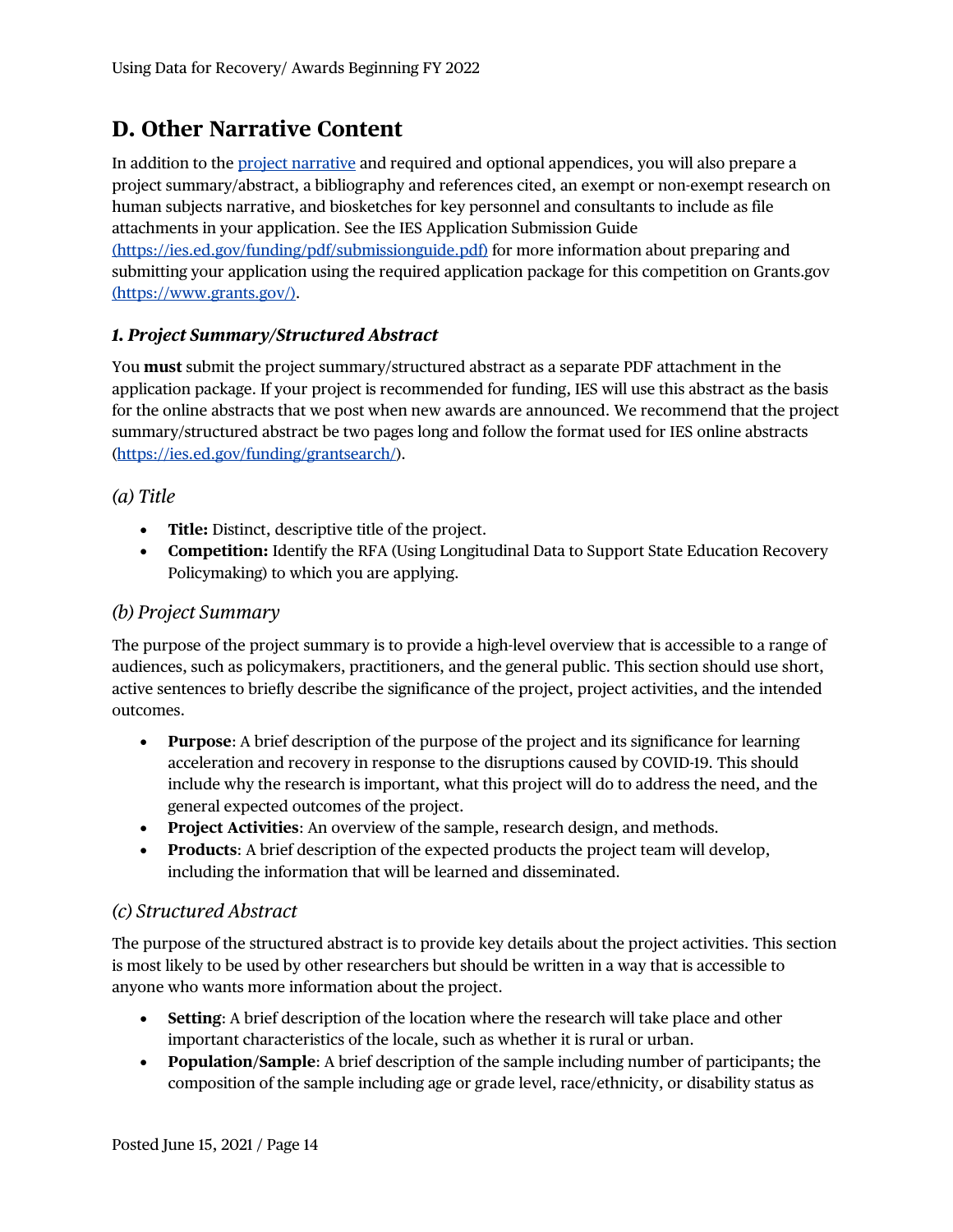appropriate; and the population the sample is intended to represent. IES is particularly interested in improving the performance of the lowest performing students.

- **Key Issue, Program or Policy:** The key issue, program, or policy you will be studying related to learning acceleration and recovery in response to the disruptions caused by COVID-19.
- **Research Design and Methods**: A brief description of the type of analyses to be done (e.g., descriptive, correlational, predictive, causal) and the design and methodology to be used. Describe design and methods year by year, in terms of steps or phases as applicable.
- **Control Condition**: If applicable, a brief description of the control or comparison condition, including the participants and what they will experience. If there is no treatment contrast, that can be noted as well.
- **Key Measures:** A brief description of key measures including the learner outcomes to be used in the study.
- **Data Analytic Strategy**: A brief description of the data analytic strategies that the research team will use to answer research questions.
- **Related IES Projects:** A list of any other completed or on-going IES-funded projects that are related to this one, noting the title of the related IES project and providing a link to the online IES abstract, where *related* refers to a project that you are drawing upon or building on as part of your proposed project.

See our online search engine of funded research grants [\(https://ies.ed.gov/funding/grantsearch/\)](https://ies.ed.gov/funding/grantsearch/) for examples of the content to be included in your two-page project summary/structured abstract.

#### <span id="page-17-0"></span>*2. Bibliography and References Cited*

You **must submit** the bibliography and references cited as a separate pdf attachment in the application package. We do not recommend a page length for the bibliography and references cited. You should include complete citations, including the names of all authors (in the same sequence in which they appear in the publication), titles of relevant elements such as the article/journal and chapter/book, page numbers, and year of publication for literature cited in the project narrative.

#### <span id="page-17-1"></span>*3. Human Subjects Narrative*

You **must** submit an exempt or non-exempt human subjects narrative as a separate PDF attachment in the application package. We do not recommend a page length for the human subjects narrative. See *Information About the Protection of Human Subjects in Research Supported by the Department of Education* [\(https://www2.ed.gov/policy/fund/guid/humansub/hrsnarrative1.html\)](https://www2.ed.gov/policy/fund/guid/humansub/hrsnarrative1.html) for a brief overview of principles, regulations, and policies which affect research involving human subjects in research activities supported by the Department of Education.

Note that the Revised Common Rule is now in effect with changes that will affect Institutional Review Board (IRB) review of your proposed research protocol. Take care to address how changes to exemption and continuing review procedures, and the use of a single IRB, will be addressed should your application be recommended for funding.

The U.S. Department of Education does not require certification of IRB approval at the time you submit your application. However, if an application that involves non-exempt human subjects research is recommended for funding, the designated U.S. Department of Education official will request that you obtain and send the certification to the Department within 30 days of the formal request.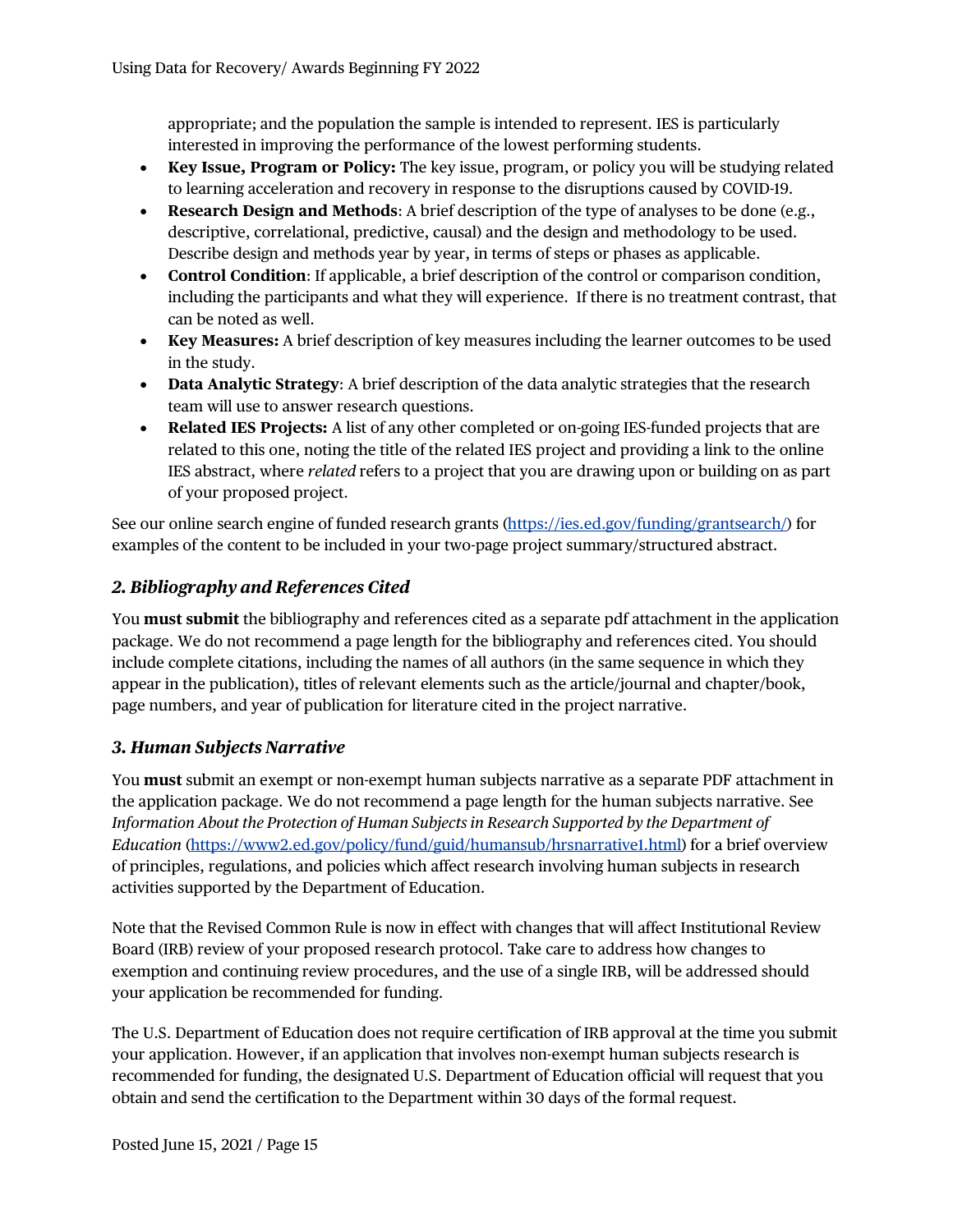#### <span id="page-18-0"></span>*4. Biographical Sketches for Key Personnel*

You **must** submit a biographical sketch (an abbreviated CV plus information about current and pending support) for each person named as key personnel in your application. You may also submit biographical sketches for consultants (optional). Each biographical sketch with current and pending support information **must be no more than five pages in length**. If a biographical sketch exceeds this page limit, IES will remove any pages after the fifth page before it is forwarded for peer review.

Biographical sketches are submitted as separate PDF attachments in the application package. IES strongly encourages applicants to use SciENcv [\(http://www.ncbi.nlm.nih.gov/sciencv/\)](http://www.ncbi.nlm.nih.gov/sciencv/) where you will find an IES biosketch form. IES will accept the SciENcv format for your biographical sketch even though it does not adhere exactly to our general formatting requirements. You may also develop your own biosketch format.

Provide a list of current and pending grants for the principal investigator, each co-principal investigator, and other key personnel, along with the proportion of their time, expressed as percent **effort over a 12-month calendar year**, allocated to each project. Include the proposed IES grant as one of the pending grants in this list. If you use SciENcv, the information on current and pending support will be entered into the IES biosketch template. If you use your own format, you will need to provide this information in a separate table.

The biographical sketch for the principal investigator, each co-principal investigator, other key personnel, and consultants (if included) should show how members of the project team possess training and expertise commensurate with their specified duties on the proposed project, for example by describing relevant publications, grants, and research experience, including experience working with the study population as applicable.

Be sure to include your ORCID iD (Open Researcher and Contributor Identification; [https://orcid.org/\)](https://orcid.org/) if you have one and consider establishing one if you have yet to do so.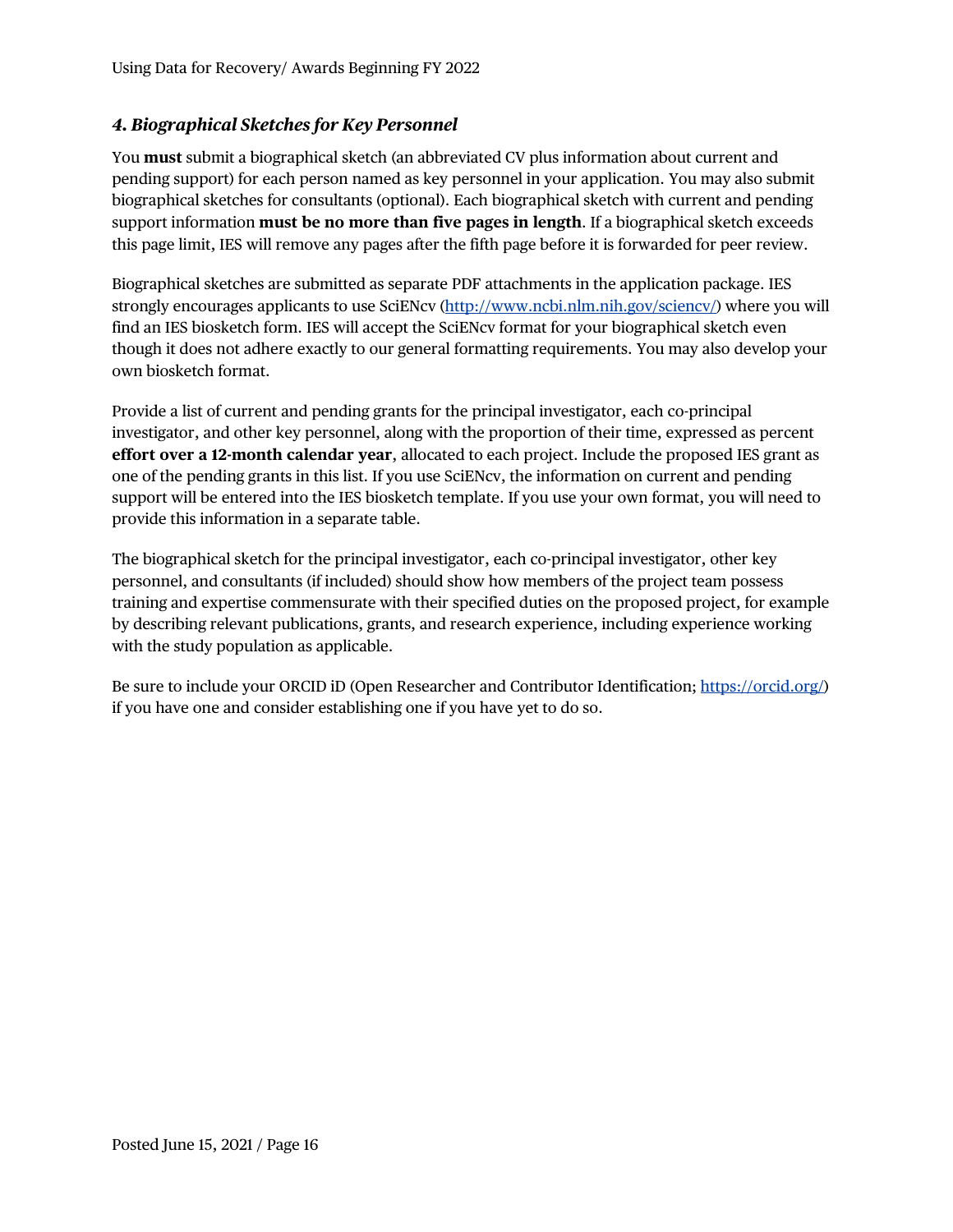## <span id="page-19-0"></span>**Part IV: Competition Regulations and Review Criteria**

### <span id="page-19-1"></span>**A. Funding Mechanisms and Restrictions**

#### <span id="page-19-2"></span>*1. Mechanism of Support*

IES intends to award cooperative agreements pursuant to this Request for Applications and grantees will work with IES to plan and implement their activities.

#### <span id="page-19-3"></span>*2. Funding Available*

All awards pursuant to this Request for Applications are contingent upon the availability of funds and the receipt of meritorious applications. IES makes its awards to the highest quality applications, as determined through scientific peer review.

**The size of the award depends on the scope of the project**. The maximum duration of the award is 3 years and the maximum award is \$1 million.

#### <span id="page-19-4"></span>*3. Special Considerations for Budget Expenses*

#### *(a) Indirect Cost Rate*

State agencies should apply their indirect cost rate negotiated with the U.S. Department of Education. **Please note that the** Indirect Cost Group (ICG) in the U.S. Department of Education's Office of the Chief Financial Officer will not be available for assistance during the application preparation process. If your institution does not have an indirect cost rate and you receive a grant from IES, the ICG group can help with obtaining an indirect cost rate once the grant is awarded.

#### *(b) Meetings and Conferences*

If you are requesting funds to cover expenses for hosting meetings or conferences, please note that there are statutory and regulatory requirements in determining whether costs are reasonable and necessary. Please refer to the Office of Management and Budget's (OMB's) Uniform Administrative Requirements, Cost Principles, and Audit Requirements for Federal Awards (Uniform Guidance), 2 CFR, §200.432 Conferences [\(https://www.ecfr.gov/cgi-bin/text](https://www.ecfr.gov/cgi-bin/text-idx?SID=dcd3efbcf2b6092f84c3b1af32bdcc34&node=se2.1.200_1432&rgn=div8)[idx?SID=dcd3efbcf2b6092f84c3b1af32bdcc34&node=se2.1.200\\_1432&rgn=div8\)](https://www.ecfr.gov/cgi-bin/text-idx?SID=dcd3efbcf2b6092f84c3b1af32bdcc34&node=se2.1.200_1432&rgn=div8).

Federal grant funds cannot be used to pay for alcoholic beverages or entertainment, which includes costs for amusement, diversion, and social activities. In general, federal funds may not be used to pay for food. A grantee hosting a meeting or conference may not use grant funds to pay for food for conference attendees unless doing so is necessary to accomplish legitimate meeting or conference business. You may request funds to cover expenses for working meetings, such as working lunches; however, IES will determine whether these costs are allowable in keeping with the Uniform Guidance Cost Principles. Grantees are responsible for the proper use of their grant awards and may have to repay funds to the Department if they violate the rules for meeting- and conference-related expenses or other disallowed expenditures.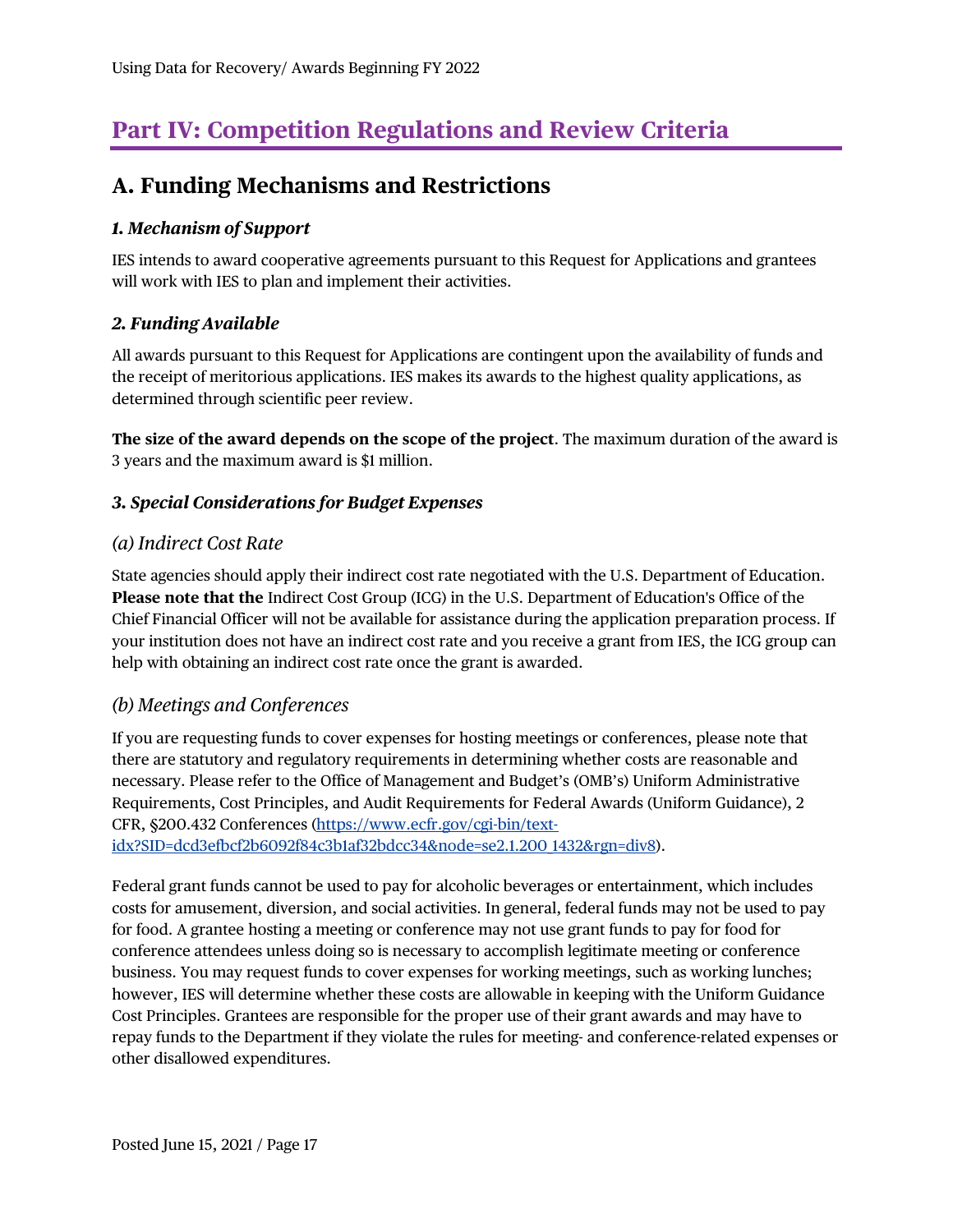#### <span id="page-20-0"></span>*4. Program Authority*

"American Rescue Plan Act" of 2021 (H.R. 1319) Sec. 2010, and 20 U.S.C. 9501 et seq., the "Education Sciences Reform Act of 2002," Title I of Public Law 107-279, November 5, 2002. This program is not subject to the intergovernmental review requirements of Executive Order 12372.

#### <span id="page-20-1"></span>*5. Applicable Regulations*

Uniform Administrative Requirements, Cost Principles, and Audit Requirements for Federal Awards (Uniform Guidance) codified at CFR Part 200. The Education Department General Administrative Regulations (EDGAR) in 34 CFR parts 77, 81, 82, 84, 86 (part 86 applies only to institutions of higher education), 97, 98, and 99. In addition 34 CFR part 75 is applicable, except for the provisions in 34 CFR 75.100, 75.101(b), 75.102, 75.103, 75.105, 75.109(a), 75.200, 75.201, 75.209, 75.210, 75.211, 75.217, 75.219, 75.220, 75.221, 75.222, and 75.230.

### <span id="page-20-2"></span>**B. Additional Requirements**

#### <span id="page-20-3"></span>*1. Pre-Award*

#### *(a) Clarification and Budget Questions*

IES uses the peer review process as the first step in making funding decisions. If your application is recommended for funding based on the outcome of the scientific peer review, an IES program officer will contact you to clarify any issues that were raised by the peer reviewers and to address whether the proposed budget adequately supports the scope of work and meets federal guidelines.

#### *(b) Demonstrating Access to Data and Other Studies*

You will need to provide evidence that you have access to the appropriate SLDS and the data needed for the project prior to receiving funding. Whenever possible, include [Letters of Agreement in](#page-15-2)  Appendix  $C$  from those who have responsibility for or access to the data you wish to incorporate when you submit your application. Even in circumstances where you have included such letters with your application, **IES will require additional supporting evidence prior to the release of funds**. If you cannot provide such documentation, IES may not award the grant or may withhold funds.

If you are building onto an ongoing or a completed study and will require access to those subjects and data, you must provide evidence that you will have such access. In such cases, IES recommends that the principal investigator, or other key personnel, of the previous study should be one of the members of the research team applying for the grant to conduct the new project.

#### *(c) Assessment of Past Performance*

IES considers the applicant's performance and use of funds under a previous federal award as part of the criteria for making a funding decision. Performance on previous Department of Education awards is considered as is additional information that may be requested from the applicant, including compliance to the IES Public Access Policy [\(https://ies.ed.gov/funding/researchaccess.asp\)](https://ies.ed.gov/funding/researchaccess.asp), which is applicable for all grants funded from 2012 to present.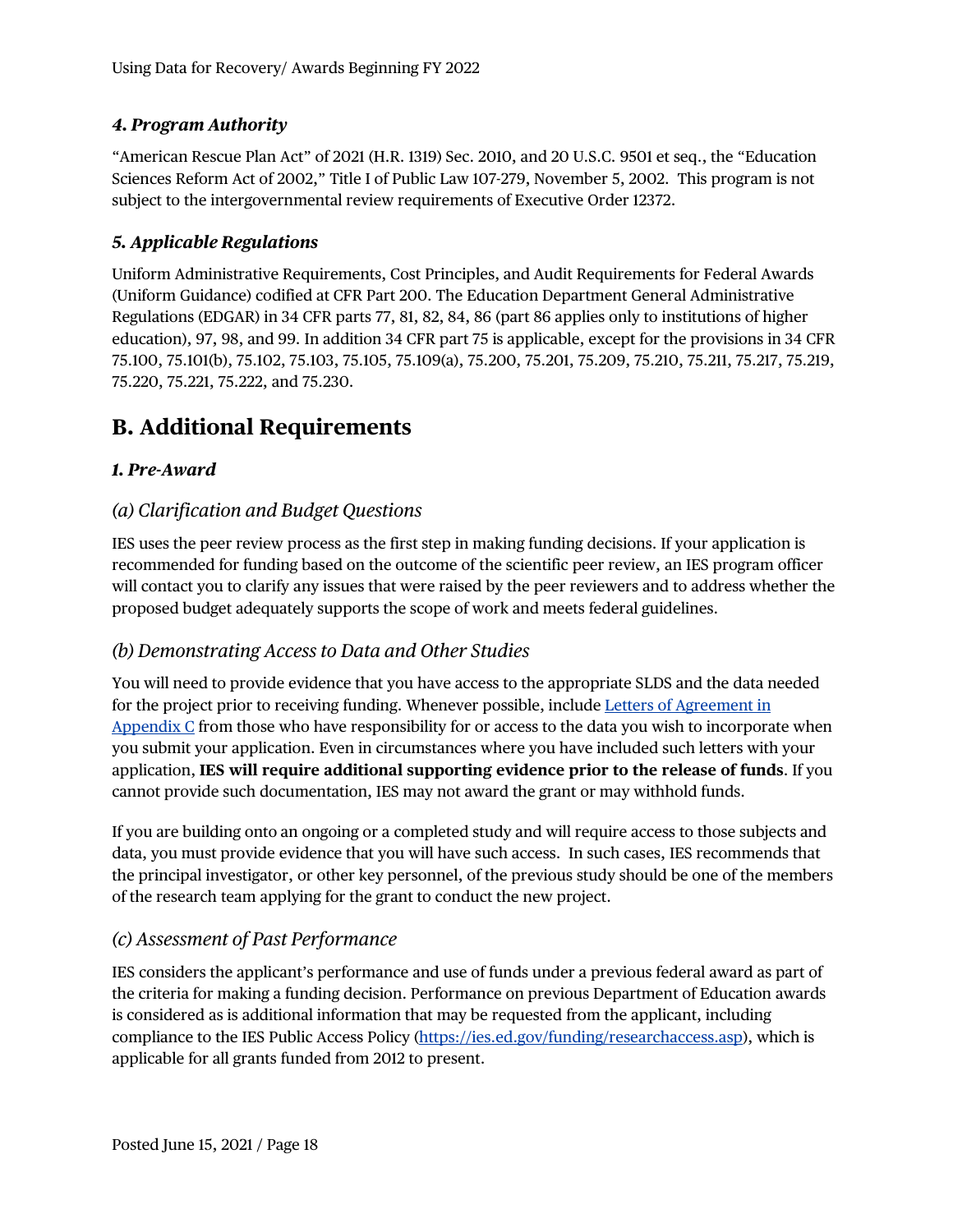#### <span id="page-21-0"></span>*2. Post Award*

#### *(a) Compliance with IES Policy on Public Access to Data and Results*

IES requires all grantees to submit the electronic version of their final manuscripts upon acceptance for publication in a peer-reviewed scholarly publication to ERIC [\(https://eric.ed.gov/\)](https://eric.ed.gov/), a publicly accessible and searchable electronic database of education research that makes available full text documents to the public for free. This public access requirement [\(https://ies.ed.gov/funding/researchaccess.asp\)](https://ies.ed.gov/funding/researchaccess.asp) applies to peer-reviewed, original scholarly publications that have been supported (in whole or in part) with direct funding from IES, although it does not apply to book chapters, editorials, reviews, or nonpeer-reviewed conference proceedings..**As the designated representative for the grantee institution, IES holds the principal investigator responsible** for ensuring that authors of publications stemming from the grant comply with this requirement.

The author's final manuscript is defined as the final version accepted for journal publication and includes all modifications from the peer review process. Submission of accepted manuscripts for public accessibility through ERIC is strongly encouraged as soon as possible **but must occur within 12 months of the publisher's official date of publication.** ERIC will not make the accepted manuscripts available to the public prior to the end of the 12-month embargo period, unless specified by the publisher.

The ERIC website includes a homepage for the Grantee and Online Submission System [\(https://eric.ed.gov/submit/\)](https://eric.ed.gov/submit/), as well as a Frequently Asked Questions [\(https://eric.ed.gov/?granteefaq\)](https://eric.ed.gov/?granteefaq) page. During the submission process, authors will submit bibliographic information from the publication, including title, authors, publication date, journal title, and associated IES award number(s).

#### *(b) Special Conditions on Grants*

IES may impose special conditions on a grant pertinent to the proper implementation of key aspects of the proposed research design or if the grantee is not financially stable, has a history of unsatisfactory performance, has an unsatisfactory financial or other management system, has not fulfilled the conditions of a prior grant, or is otherwise not responsible.

#### *(c) Attendance at the Annual IES Principal Investigators Meeting*

The principal investigator (PI) is required to attend one meeting each year (for up to 3 days) in Washington, DC with other IES grantees and IES staff. The project's budget should include this meeting. PIs who are not able to attend the meeting may designate another person who is key personnel on the research team to attend.

### <span id="page-21-1"></span>**C. Overview of Application and Scientific Peer Review Process**

#### <span id="page-21-2"></span>*1. Submitting Your Letter of Intent*

Letters of intent (LOIs) are submitted online at the IES Peer Review Information Management Online (PRIMO; [https://iesreview.ed.gov/\)](https://iesreview.ed.gov/) system. **Select the Letter of Intent form for this competition**. The online submission form contains fields for each of the seven content areas listed below. Use these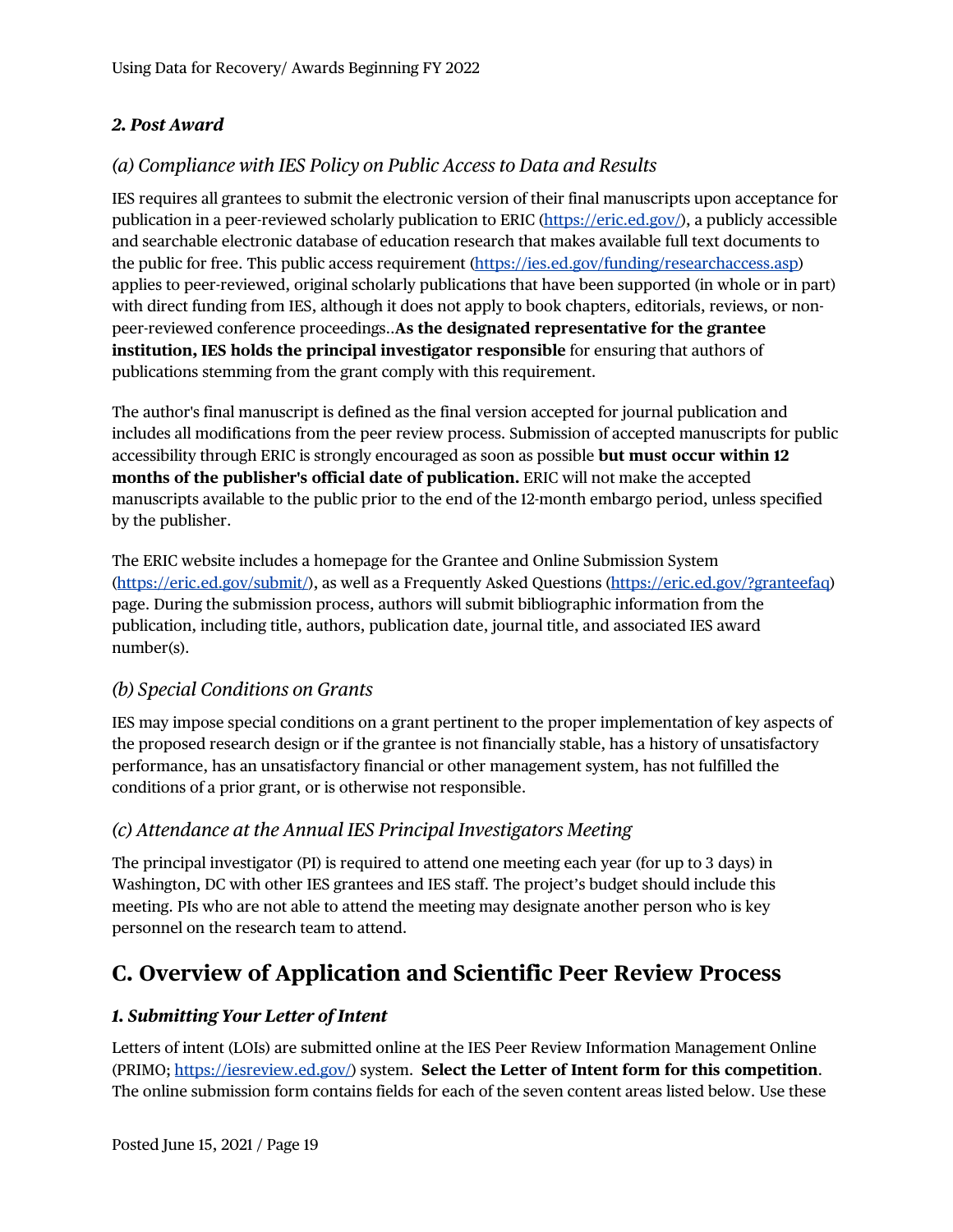fields to provide the requested information. The project description should be single-spaced and is recommended to be no more than one page (about 3,500 characters). The LOI is non-binding and optional but strongly recommended. If you submit an LOI, a program officer will contact you regarding your proposed research. IES staff also use the information in the LOI to identify the expertise needed for the peer review panels and to secure a sufficient number of reviewers to handle the anticipated number of applications.

#### *Elements for the Letter of Intent*

- Descriptive title
- Grant competition
- Brief description of the proposed project
- Name, institutional affiliation, address, telephone number, and email address of the principal investigator and any co-principal investigators
- Name and institutional affiliation of any key collaborators and contractors
- Duration of the proposed project (no more than 3 years)
- Estimated total budget request (no more than \$1 million)

#### <span id="page-22-0"></span>*2. Resubmissions and Multiple Submissions*

If you intend to revise and resubmit an application that was submitted to a previous NCER competition but that was not funded, you **must** indicate on the SF 424 Application for Federal Assistance Form in the application package (see IES Application Submission Guide;

https://ies.ed.gov/funding/pdf/submissionguide.pdf) that the FY 2022 application is a resubmission (Item 8) and include the application number of the previous application (an 11-character alphanumeric identifier beginning "R305" entered in Item 4a). Prior reviews will be sent to this year's reviewers along with the resubmitted application. You **must describe** your response to the prior reviews using [Appendix A: Response to Reviewers.](#page-14-4) Revised and resubmitted applications will be reviewed according to this FY 2022 Request for Applications.

If you submitted a somewhat similar application in the past and did not receive an award but are submitting the current application as a new application, you should indicate on the application form (Item 8) that your FY 2022 application is a new application. In Appendix A, you should provide a rationale explaining why your FY 2022 application should be considered a new application rather than a revision. If you do not provide such an explanation, then IES may send the reviews of the prior unfunded application to this year's reviewers along with the current application.

You may submit multiple applications to this grant program as long as they address different key issues, programs, or policies. If you submit multiple similar applications, IES will determine whether and which applications will be accepted for review and/or will be eligible for funding.

#### <span id="page-22-1"></span>*3. Application Processing*

**Applications must be submitted electronically and received no later than 11:59:59 p.m. Eastern Time on August 12, 2021** using the software provided on the Grants.gov [\(https://www.grants.gov/\)](https://www.grants.gov/) website. You must follow the application procedures and submission requirements described in the IES Application Submission Guide [\(https://ies.ed.gov/funding/pdf/submissionguide.pdf\)](https://ies.ed.gov/funding/pdf/submissionguide.pdf) and on Grants.gov [\(https://www.grants.gov/\)](https://www.grants.gov/).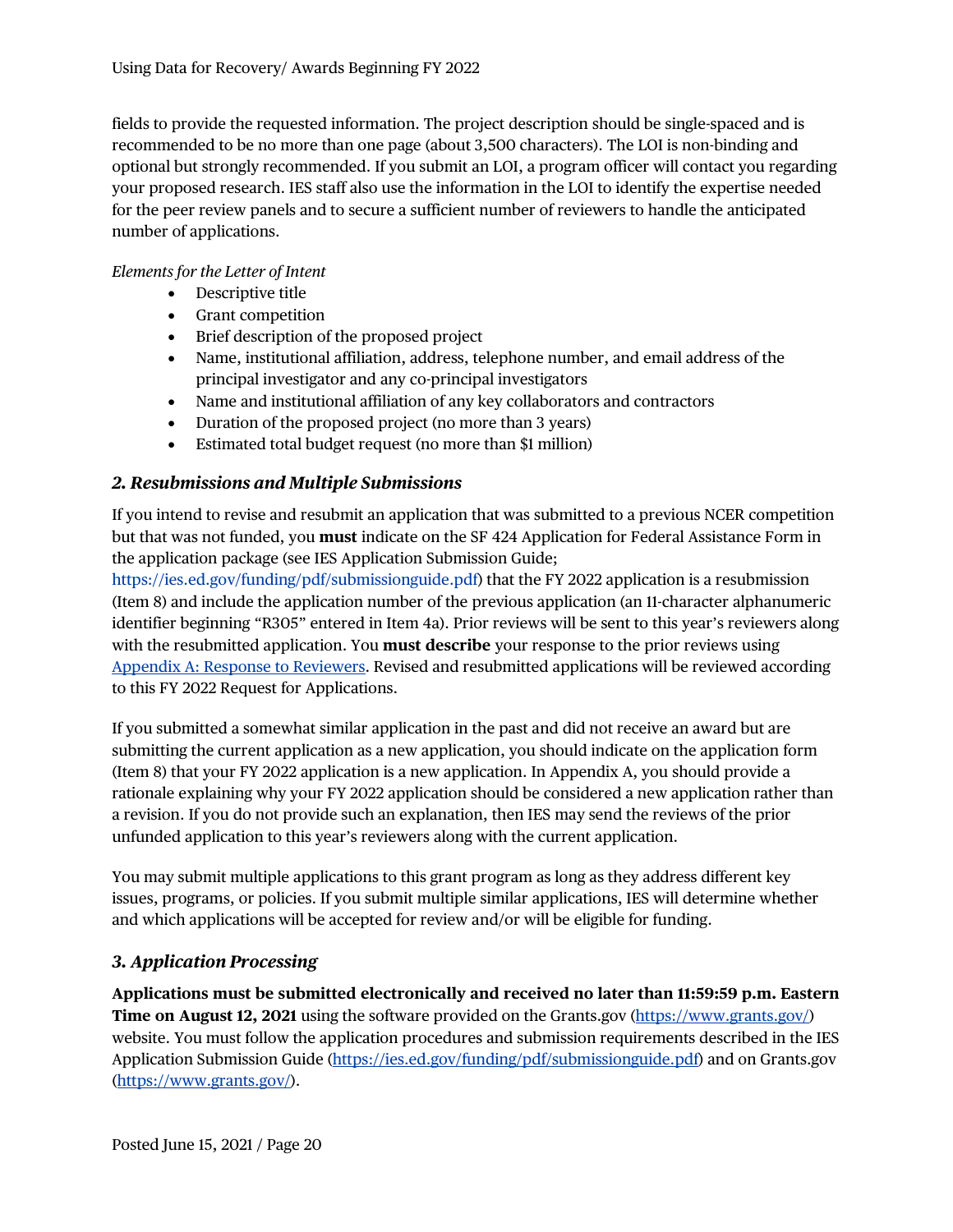The submission guide will direct you to enter a code for Item 4b Agency Routing Number on the form Application for Federal Assistance SF 424. You should enter "NCER-Using Data for Recovery" in order to identify that you are submitting your application to the Using Longitudinal Data to Support State Education Recovery Policymaking (Using Data for Recovery) grant program.

After applications are fully uploaded and validated at Grants.gov, the U.S. Department of Education receives the applications for processing and transfer to the IES PRIMO system [\(https://iesreview.ed.gov/\)](https://iesreview.ed.gov/). PRIMO allows applicants to track the progress of their application via the Applicant Notification System (ANS).

Approximately one to two weeks after the application deadline, invitation emails are sent to applicants who have never applied to IES before to create their individual PRIMO ANS accounts. Both the PI and the AOR will receive invitation emails. Approximately 4 to 6 weeks after the application deadline, all applicants (new and existing ANS users) will begin to receive a series of emails about the status of their application. See the IES Application Submission Guide

[\(https://ies.ed.gov/funding/pdf/submissionguide.pdf\)](https://ies.ed.gov/funding/pdf/submissionguide.pdf) for additional information about ANS and PRIMO.

#### **Once an application has been submitted and the application deadline has passed, you may not submit additional materials or information for inclusion with your application.**

#### <span id="page-23-0"></span>*4. Scientific Peer Review Process*

IES will forward all applications that are compliant and responsive to this Request for Applications to a panel of experts [\(https://ies.ed.gov/director/sro/reviewers.asp\)](https://ies.ed.gov/director/sro/reviewers.asp) who have substantive and methodological expertise appropriate to the program of research and Request for Applications. Reviews are conducted in accordance with the review criteria stated below and the review procedures posted on the IES website (https://ies.ed.gov/director/sro/application review.asp).

At least two primary reviewers will complete written evaluations of the application, identifying strengths and weaknesses related to each of the review criteria. Primary reviewers will independently assign a score for each criterion, as well as an overall score, for each application they review. Based on the overall scores assigned by primary reviewers, IES calculates an average overall score for each application and prepares a preliminary rank order of applications before the full peer review panel convenes to complete the review of applications.

The full panel will consider and score only those applications deemed to be the most competitive and to have the highest merit, as reflected by the preliminary rank order. A panel member may nominate for consideration by the full panel any application that he or she believes merits full panel review but that would not have been included in the full panel meeting based on its preliminary rank order.

#### <span id="page-23-1"></span>*5. Review Criteria*

The purpose of IES-supported research is to contribute to solving education problems and to provide reliable information about the education practices that support learning and improve academic achievement and access to education for all learners. IES expects reviewers to assess the scientific rigor and practical significance of the research proposed in order to judge the likelihood that it will make a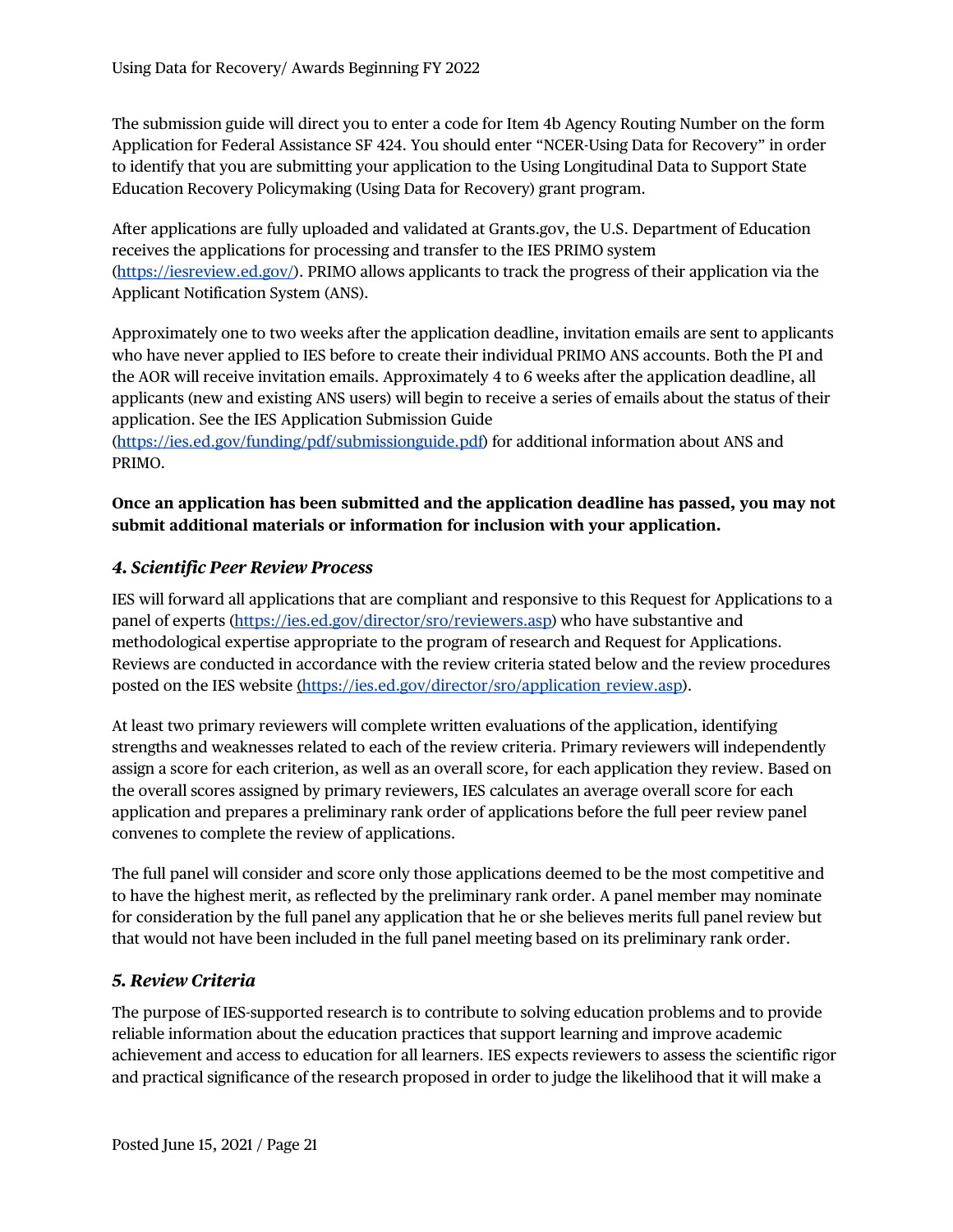meaningful contribution to the larger IES mission. Information about each of these criteria is described in Part II: [Project Narrative.](#page-8-0)

#### *(a) Significance*

Does the applicant address the recommendations described in the Significance section? Will the proposed project inform practice related to learning acceleration and recovery in response to the disruptions caused by COVID-19. and make a meaningful contribution to the state agency's decision making on the key issue, program, or policy being examined?

#### *(b) Research Plan*

Does the applicant address the recommendations described in the Research Plan? Will the proposed provide useful information for the state agency's decision making on the key issue, program, or policy being examined?

#### *(c) Data*

Does the applicant address the recommendations described in the Data section? Does the applicant have access to the data necessary to complete the research and the expertise to use it?

#### *(d) Decision Making and Dissemination*

Does the applicant address the recommendations described in the Decision Making and Dissemination section? Has the applicant identified which persons and organizational structures within the state agency should receive the findings from the project because they are involved in decision making on the program or policy studied? Has the applicant identified the appropriate audiences for dissemination?

#### <span id="page-24-0"></span>*6. Award Decisions*

The following will be considered in making award decisions for responsive and compliant applications.

- Scientific merit as determined by scientific peer review
- Performance and use of funds under a previous federal award
- Contribution to the overall program of research described in this Request for Applications
- Ability to carry out the proposed research within the maximum award and duration requirements
- Availability of funds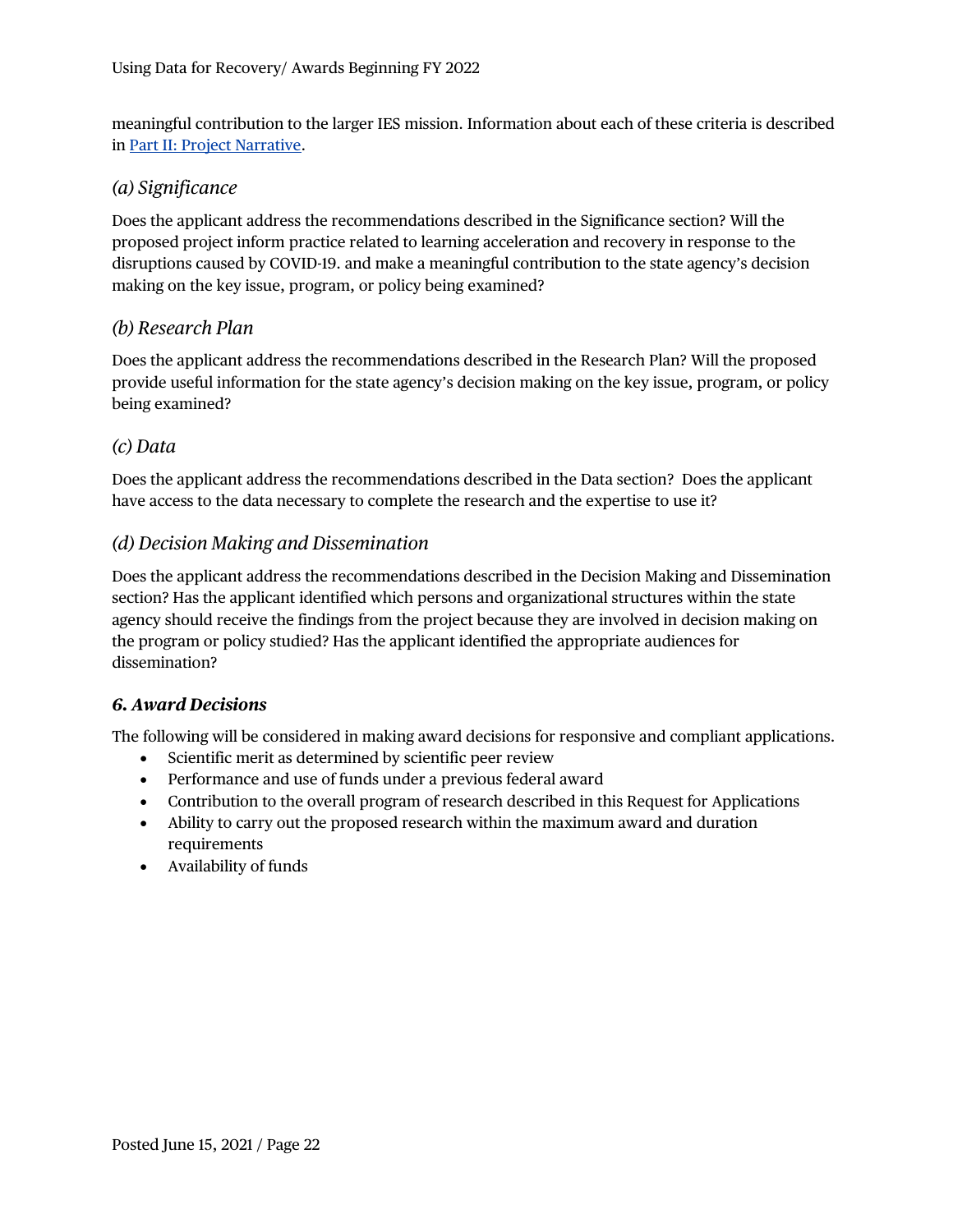## <span id="page-25-0"></span>**Part V: Compliance and Responsiveness Checklist**

Only compliant and responsive applications will be peer reviewed. Use these three checklists below to better ensure you have included all required components for compliance, all general requirements, and all required project narrative elements.

See the IES Application Submission Guide [\(https://ies.ed.gov/funding/pdf/submissionguide.pdf\)](https://ies.ed.gov/funding/pdf/submissionguide.pdf) for an application checklist that describes the forms in the application package that must be completed and the PDF files that must be attached to the forms for a successful submission through Grants.gov [\(https://www.grants.gov/\)](https://www.grants.gov/).

| <b>Compliance</b>     |                                                                                                                                                                                           |                                                          |                                                                     |                                                                                                                   |                                                                                                                                         |  |
|-----------------------|-------------------------------------------------------------------------------------------------------------------------------------------------------------------------------------------|----------------------------------------------------------|---------------------------------------------------------------------|-------------------------------------------------------------------------------------------------------------------|-----------------------------------------------------------------------------------------------------------------------------------------|--|
|                       | Have you included a project narrative?                                                                                                                                                    |                                                          |                                                                     |                                                                                                                   |                                                                                                                                         |  |
|                       | Do the project narrative and other narrative content adhere to all formatting requirements?                                                                                               |                                                          |                                                                     |                                                                                                                   |                                                                                                                                         |  |
|                       | Do the project narrative and other narrative content adhere to all page maximums as described<br>in the RFA? IES will remove any pages above the maximum before forwarding an application |                                                          |                                                                     |                                                                                                                   |                                                                                                                                         |  |
|                       | If you are resubmitting an application, have you included Appendix A: Response to Reviewers?                                                                                              |                                                          |                                                                     |                                                                                                                   |                                                                                                                                         |  |
|                       | Have you included Appendix C: Letters of Agreement?                                                                                                                                       |                                                          |                                                                     |                                                                                                                   |                                                                                                                                         |  |
|                       | Are you within the maximum award limits (\$1 million award and 3-year duration)?                                                                                                          |                                                          |                                                                     |                                                                                                                   |                                                                                                                                         |  |
| <b>Responsiveness</b> |                                                                                                                                                                                           |                                                          |                                                                     |                                                                                                                   |                                                                                                                                         |  |
|                       | Have you met all the Requirements for an application?                                                                                                                                     |                                                          |                                                                     |                                                                                                                   |                                                                                                                                         |  |
|                       | Is the applicant a state agency with primary responsibility for the issue, program,<br>$\bullet$<br>or policy being studied?                                                              |                                                          |                                                                     |                                                                                                                   |                                                                                                                                         |  |
|                       | Is the PI from this state agency?<br>$\bullet$                                                                                                                                            |                                                          |                                                                     |                                                                                                                   |                                                                                                                                         |  |
|                       | Does your proposed research include measures of learner academic outcomes?                                                                                                                |                                                          |                                                                     |                                                                                                                   |                                                                                                                                         |  |
|                       | Does your project narrative include the four required sections and the associated<br>requirements? Did you describe the elements required for each section as listed below?               |                                                          |                                                                     |                                                                                                                   |                                                                                                                                         |  |
|                       |                                                                                                                                                                                           |                                                          | <b>Required Project Narrative Sections and Elements</b>             |                                                                                                                   |                                                                                                                                         |  |
|                       |                                                                                                                                                                                           | Significance                                             | Research Plan                                                       | Data                                                                                                              | <b>Decision Making and</b><br>Dissemination                                                                                             |  |
| Describe              |                                                                                                                                                                                           | • The key issue,<br>program, or policy<br>to be examined | • The research design<br>and methods<br>• The data analysis<br>plan | • The SLDS data you<br>will use<br>• How and when the<br>required data will<br>be made available<br>for the study | • Presenting the<br>project's findings to<br>the state agency<br>leadership<br>• Disseminating the<br>findings to multiple<br>audiences |  |